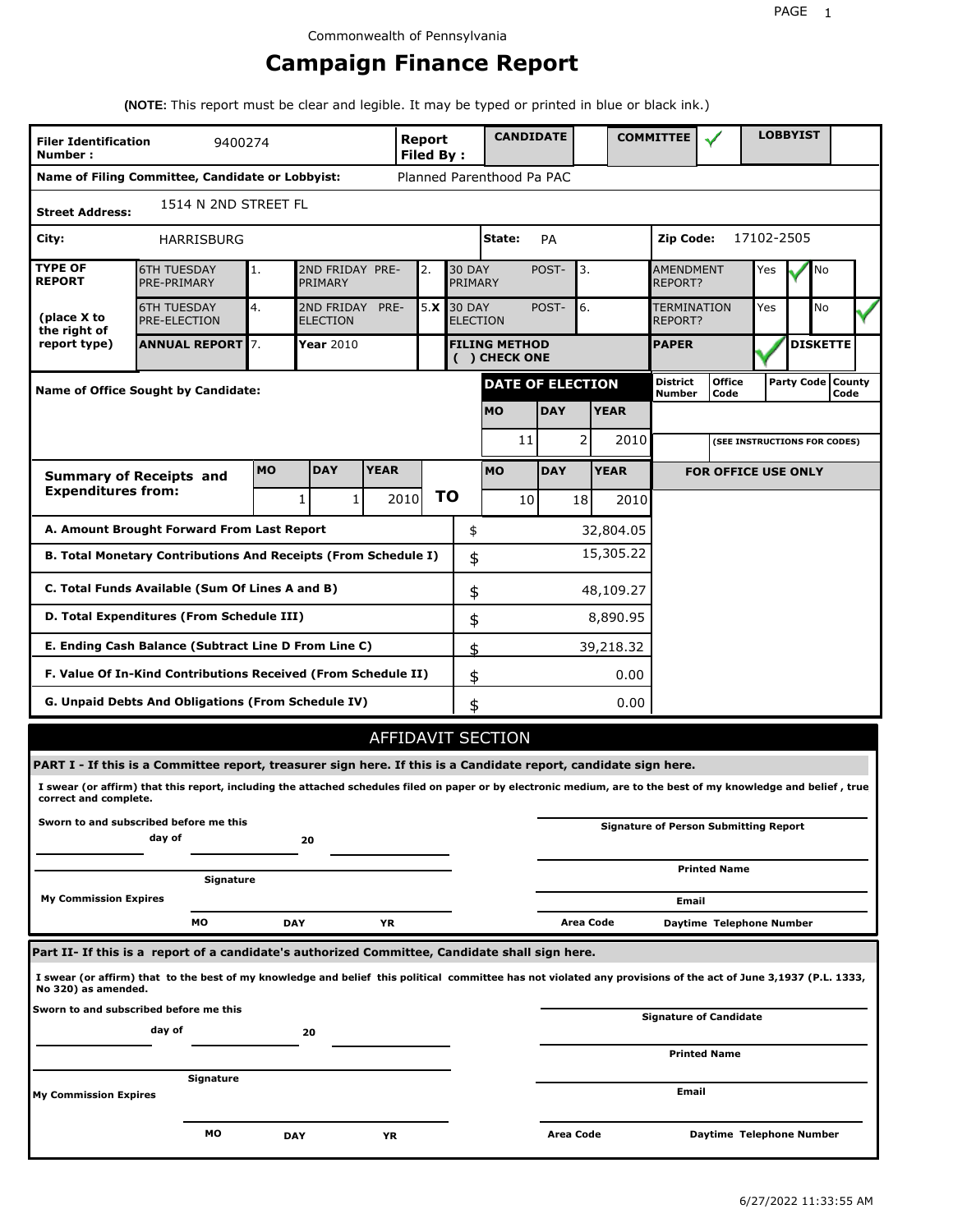### **SCHEDULE I CONTRIBUTIONS AND RECEIPTS Detailed Summary Page**

**Name of Filing Committee or Candidate Reporting Period Reporting Period** Planned Parenthood Pa PAC **From:** 1/1/2010 **To:** 10/18/2010 **1. Unitemized Contributions Received - \$ 50.00 or Less Per Contributor TOTAL for the Reporting Period (1) \$** 7,230.22 **2. Contributions Received - \$ 50.01 To \$250.00 (From Part A and Part B) TOTAL for the Reporting Period (2) Contributions Received From Political Committees (Part A) All Other Contributions (Part B) \$ \$ \$** 250.00 5,525.00 5,775.00 **3. Contributions Received Over \$250.00 (From Part C and Part D) TOTAL for the Reporting Period (3) Contributions Received From Political Committees (Part C) All Other Contributions (Part D) \$ \$ \$** 0.00 2,300.00 2,300.00 **4. Other Receipts, Refunds, Interest Earned, Returned Checks, Etc . (From Part E) TOTAL for the Reporting Period (4) \$** 0.00 **Total Monetary Contributions and Receipts During this Reporting Period (Add and enter amount totals from Boxes 1,2,3 and 4; also enter this amount on Page1, Report Cover Page, Item B.) \$** 15,305.22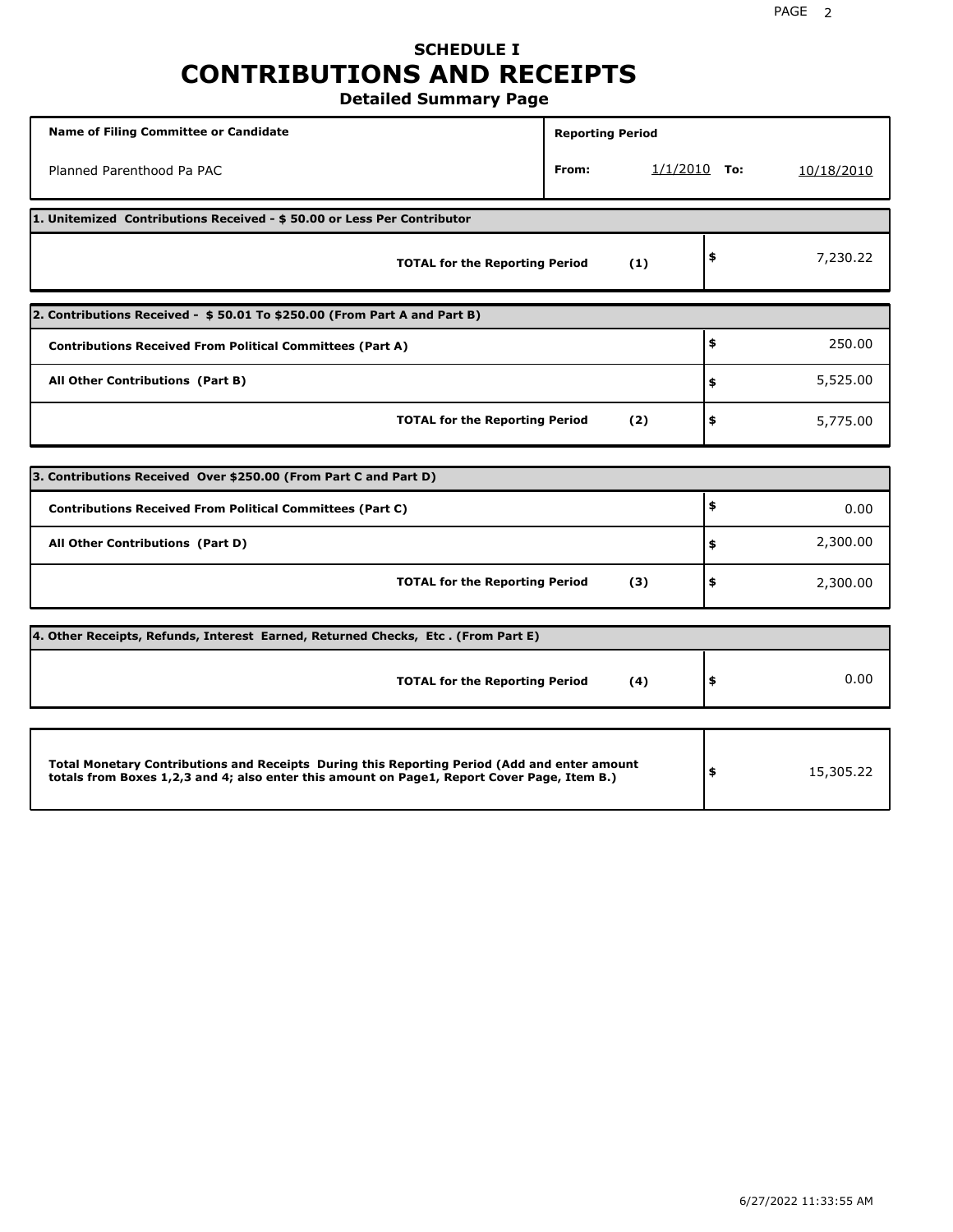## **PART A CONTRIBUTIONS RECEIVED FROM POLITICAL COMMITTEES**

**\$50.01 TO \$250.00**

 **Use this Part to itemize only contributions received from political committees with an aggregate value from \$50.01 to \$250.00 in the reporting period.**

| <b>Name of Filing Committee or Candidate</b>                         |                           |                            |           | <b>Reporting Period</b> |             |    |                   |  |  |
|----------------------------------------------------------------------|---------------------------|----------------------------|-----------|-------------------------|-------------|----|-------------------|--|--|
| Planned Parenthood Pa PAC                                            |                           |                            | From:     | 1/1/2010                | To:         |    | 10/18/2010        |  |  |
|                                                                      |                           |                            |           | <b>DATE</b>             |             |    | <b>AMOUNT</b>     |  |  |
| <b>Full Name of Contributing Committee</b><br>Capital Associates PAC |                           |                            | <b>MO</b> | <b>DAY</b>              | <b>YEAR</b> |    |                   |  |  |
| <b>Mailing Address</b><br>PO Box 1085                                |                           |                            |           |                         |             | \$ | 250.00            |  |  |
| City<br>Harrisburg                                                   | <b>State</b><br><b>PA</b> | Zip Code (Plus 4)<br>17107 | 10        | 12                      | 2010        |    |                   |  |  |
|                                                                      |                           |                            |           |                         |             |    | <b>PAGE TOTAL</b> |  |  |

**Enter Grand Total of Part A on Schedule I, Detailed Summary Page, Section 2.**

**\$** 250.00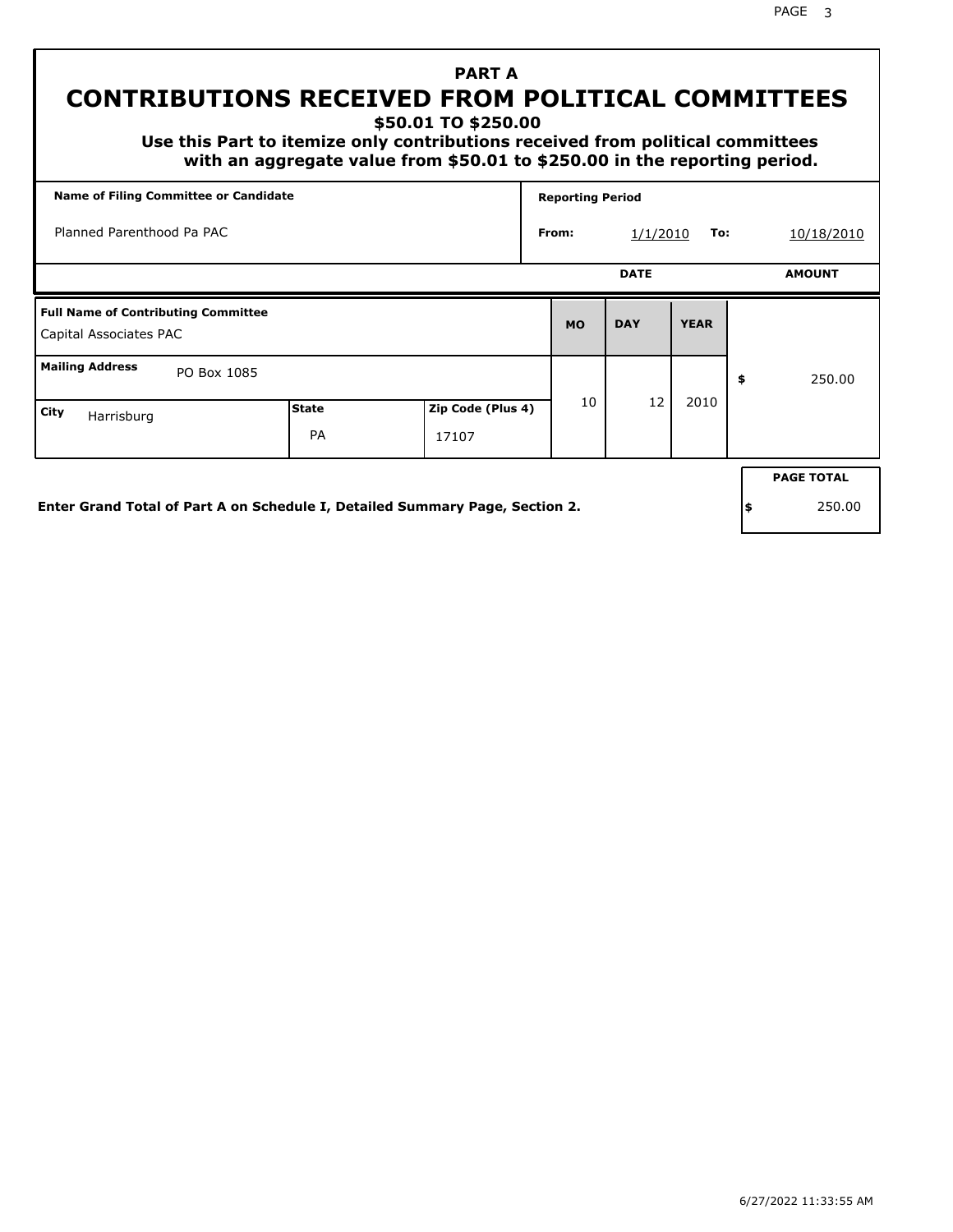|                                                             | Use this Part to itemize all other contributions with an aggregate value from<br>(Exclude contributions from political committees reported in Part A) | <b>ALL OTHER CONTRIBUTIONS</b><br>\$50.01 to \$250.00 in the reporting period. | \$50.01 TO \$250.00 | <b>PART B</b>     |                         |   |            |                |    |            |
|-------------------------------------------------------------|-------------------------------------------------------------------------------------------------------------------------------------------------------|--------------------------------------------------------------------------------|---------------------|-------------------|-------------------------|---|------------|----------------|----|------------|
| Name of Filing Committee or Candidate                       |                                                                                                                                                       |                                                                                |                     |                   | <b>Reporting Period</b> |   |            |                |    |            |
| Planned Parenthood Pa PAC                                   |                                                                                                                                                       |                                                                                |                     |                   | From:                   |   |            | $1/1/2010$ To: |    | 10/18/2010 |
| <b>DATE</b><br><b>AMOUNT</b>                                |                                                                                                                                                       |                                                                                |                     |                   |                         |   |            |                |    |            |
| <b>Full Name of Contributor</b><br>Ian & Sue Milnes         |                                                                                                                                                       |                                                                                |                     |                   | <b>MO</b>               |   | <b>DAY</b> | <b>YEAR</b>    |    |            |
| <b>Mailing Address</b>                                      | 114 E Keller St                                                                                                                                       |                                                                                |                     |                   |                         |   |            |                | \$ | 250.00     |
| City<br>Mechanicsburg                                       |                                                                                                                                                       | <b>State</b>                                                                   |                     | Zip Code (Plus 4) |                         | 9 | 14         | 2010           |    |            |
|                                                             |                                                                                                                                                       | PA                                                                             | 17055               |                   |                         |   |            |                |    |            |
| <b>Full Name of Contributor</b><br>Robert & Miriam Goodling |                                                                                                                                                       |                                                                                |                     |                   | <b>MO</b>               |   | <b>DAY</b> | <b>YEAR</b>    |    |            |
| <b>Mailing Address</b>                                      | 258 W Baltimore St                                                                                                                                    |                                                                                |                     |                   |                         |   |            |                | \$ | 250.00     |
| City<br>Carlisle                                            |                                                                                                                                                       | <b>State</b><br>PA                                                             | 17013               | Zip Code (Plus 4) |                         | 9 | 14         | 2010           |    |            |
| <b>Full Name of Contributor</b><br>Sue Barrett              |                                                                                                                                                       |                                                                                |                     |                   | <b>MO</b>               |   | <b>DAY</b> | <b>YEAR</b>    |    |            |
| <b>Mailing Address</b>                                      | 453 W Bristol Rd                                                                                                                                      |                                                                                |                     |                   |                         |   |            |                | ÷, | 100.00     |
| <b>City</b><br>Feasterville                                 |                                                                                                                                                       | <b>State</b><br>PA                                                             |                     | Zip Code (Plus 4) |                         | 9 | 15         | 2010           |    |            |
| <b>Full Name of Contributor</b><br>Robert Stroup            |                                                                                                                                                       |                                                                                |                     |                   | <b>MO</b>               |   | <b>DAY</b> | <b>YEAR</b>    |    |            |
| <b>Mailing Address</b>                                      | 7072 Willowleaf Ct                                                                                                                                    |                                                                                |                     |                   |                         |   |            |                | \$ | 150.00     |
| City<br>Noblesville                                         |                                                                                                                                                       | <b>State</b><br>IN                                                             | 46062               | Zip Code (Plus 4) |                         | 9 | 15         | 2010           |    |            |
| <b>Full Name of Contributor</b><br>Susan Wachtel            |                                                                                                                                                       |                                                                                |                     |                   | <b>MO</b>               |   | <b>DAY</b> | <b>YEAR</b>    |    |            |
| <b>Mailing Address</b>                                      | PO Box 197                                                                                                                                            |                                                                                |                     |                   |                         |   |            |                | \$ | 100.00     |
| <b>City</b><br>Pipersville                                  |                                                                                                                                                       | <b>State</b><br>PA                                                             |                     | Zip Code (Plus 4) |                         | 9 | 15         | 2010           |    |            |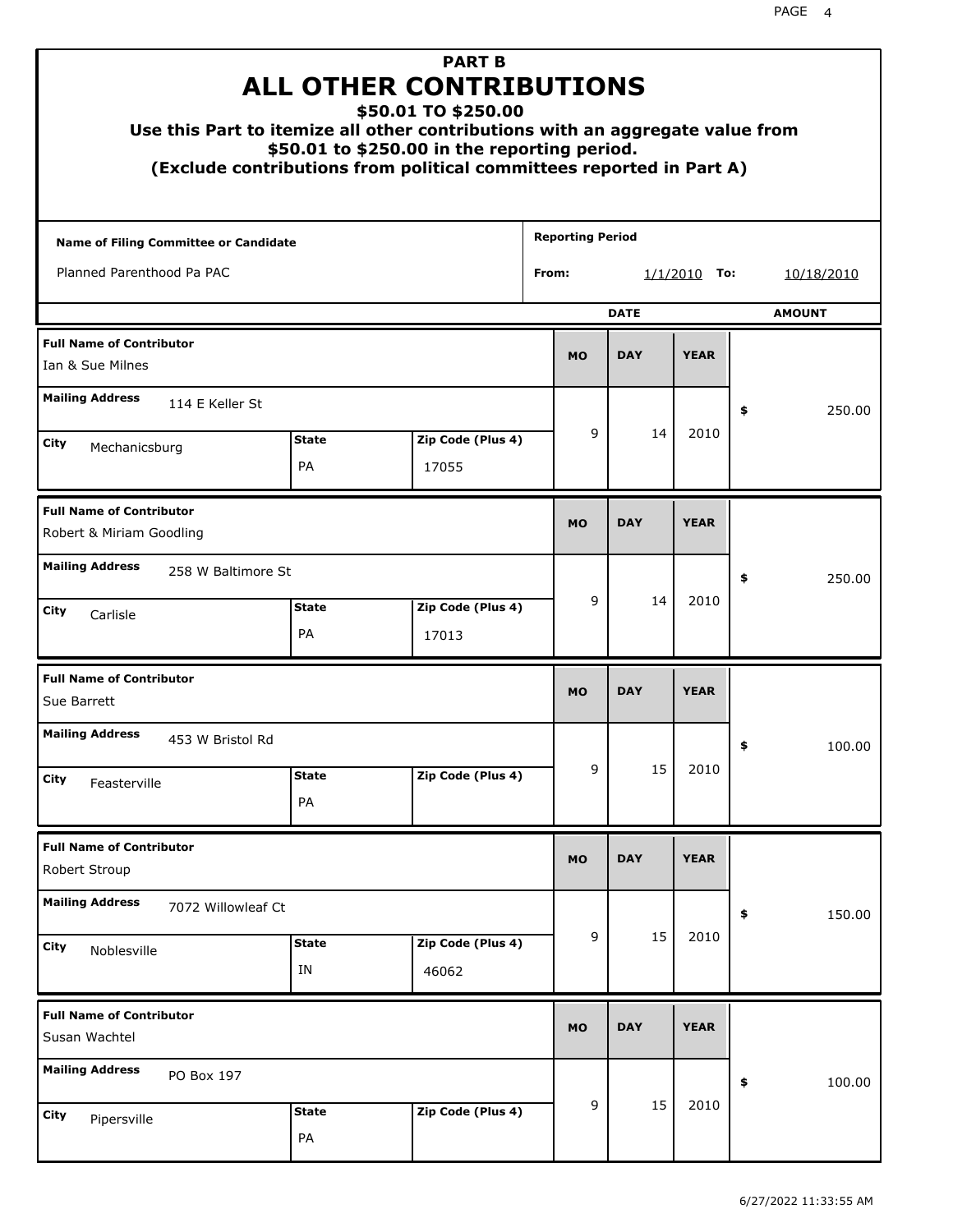PAGE 5

| <b>Full Name of Contributor</b><br>William Ewing      |                                               |                            |           |            |             |              |
|-------------------------------------------------------|-----------------------------------------------|----------------------------|-----------|------------|-------------|--------------|
| <b>Mailing Address</b><br>510 E Mt Pleasant Ave       |                                               |                            |           |            |             | 125.00<br>\$ |
| City<br>Philadelphia                                  | <b>State</b><br>PA                            | Zip Code (Plus 4)<br>19119 | 9         | 15         | 2010        |              |
| <b>Full Name of Contributor</b><br>Susan Garelik      |                                               |                            | <b>MO</b> | <b>DAY</b> | <b>YEAR</b> |              |
| <b>Mailing Address</b><br>44 Yale Ave                 |                                               |                            |           |            |             | 75.00<br>\$  |
| City<br>Swarthmore                                    | <b>State</b><br>PA                            | Zip Code (Plus 4)<br>19081 | 9         | 15         | 2010        |              |
| <b>Full Name of Contributor</b><br>Gale Wayman        |                                               |                            | <b>MO</b> | <b>DAY</b> | <b>YEAR</b> |              |
| <b>Mailing Address</b><br>PO Box 1060                 |                                               |                            |           |            |             | \$<br>150.00 |
| City<br>Island Heights                                | <b>State</b><br>NJ                            | Zip Code (Plus 4)<br>8732  | 9         | 15         | 2010        |              |
|                                                       |                                               |                            |           |            |             |              |
| <b>Full Name of Contributor</b><br>Miriam Bagran      |                                               |                            | <b>MO</b> | <b>DAY</b> | <b>YEAR</b> |              |
| <b>Mailing Address</b><br>17 Leafy Ln                 |                                               |                            |           |            |             | 75.00<br>\$  |
| City<br>Pittsburgh                                    | <b>State</b><br>PA                            | Zip Code (Plus 4)<br>15243 | 9         | 15         | 2010        |              |
| <b>Full Name of Contributor</b><br>Coslett Foundation |                                               |                            | <b>MO</b> | DAY        | <b>YEAR</b> |              |
| <b>Mailing Address</b>                                | 3500 West Chester Pike Dunwoody Village CH112 |                            |           |            |             | 250.00<br>\$ |
| City<br>Newtown Sq                                    | <b>State</b><br>PA                            | Zip Code (Plus 4)          | 9         | 15         | 2010        |              |
| <b>Full Name of Contributor</b><br>Susan Kressly      |                                               |                            | <b>MO</b> | <b>DAY</b> | <b>YEAR</b> |              |
| <b>Mailing Address</b><br>529 Caddy Dr                |                                               |                            | 9         | 22         | 2010        | 125.00<br>\$ |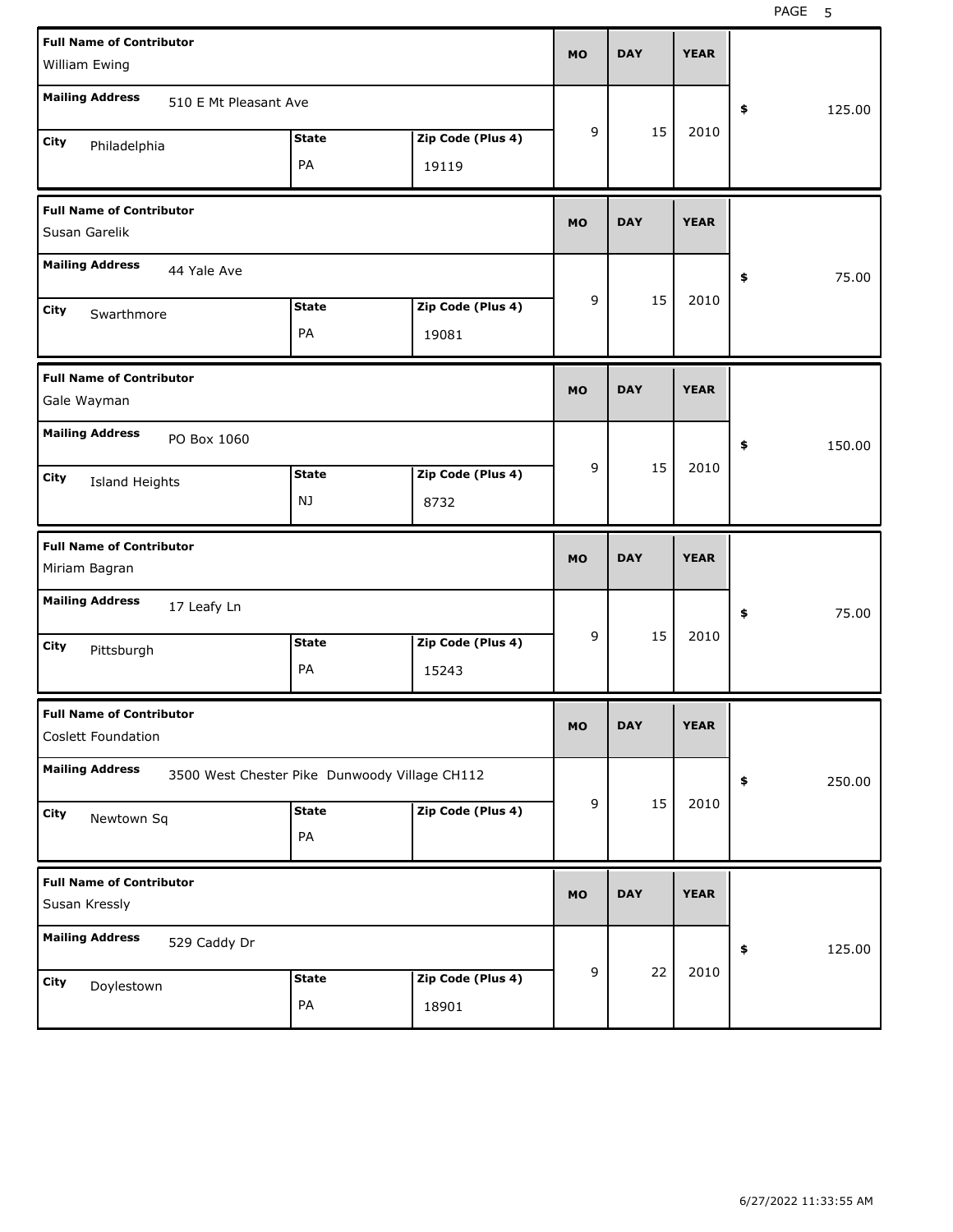| <b>Full Name of Contributor</b>                         |                    |                   | MO        | <b>DAY</b> | <b>YEAR</b> |              |
|---------------------------------------------------------|--------------------|-------------------|-----------|------------|-------------|--------------|
| Anne S. C. Stephano                                     |                    |                   |           |            |             |              |
| <b>Mailing Address</b><br>2709 River Rd                 |                    |                   |           |            |             | \$<br>200.00 |
| City<br>New Hope                                        | <b>State</b>       | Zip Code (Plus 4) | 9         | 22         | 2010        |              |
|                                                         | PA                 | 18938             |           |            |             |              |
| <b>Full Name of Contributor</b><br>Nancy Bramham        |                    |                   | <b>MO</b> | <b>DAY</b> | <b>YEAR</b> |              |
| <b>Mailing Address</b><br>170 Mount Eyre Rd             |                    |                   |           |            |             | \$<br>150.00 |
| City<br>Washington Crossing                             | <b>State</b><br>PA | Zip Code (Plus 4) | 9         | 22         | 2010        |              |
| <b>Full Name of Contributor</b><br>Linda Lee Alter      |                    |                   | <b>MO</b> | <b>DAY</b> | <b>YEAR</b> |              |
| <b>Mailing Address</b><br>210 W Rittenhouse Sq Apt 1506 |                    |                   |           |            |             | \$<br>100.00 |
| City<br>Mid City West                                   | <b>State</b>       | Zip Code (Plus 4) | 9         | 22         | 2010        |              |
|                                                         | PA                 | 19103             |           |            |             |              |
|                                                         |                    |                   |           |            |             |              |
| <b>Full Name of Contributor</b><br>Michael Breslin      |                    |                   | <b>MO</b> | <b>DAY</b> | <b>YEAR</b> |              |
| <b>Mailing Address</b><br>4515 Laurelwood Dr            |                    |                   |           |            |             | \$<br>250.00 |
| City<br>Harrisburg                                      | <b>State</b>       | Zip Code (Plus 4) | 9         | 23         | 2010        |              |
|                                                         | PA                 | 17110             |           |            |             |              |
| <b>Full Name of Contributor</b><br>Nora Winkleman       |                    |                   | MO.       | DAY        | YEAK        |              |
| <b>Mailing Address</b><br>1018 Green St                 |                    |                   |           |            |             | 250.00<br>\$ |
| City                                                    | <b>State</b>       | Zip Code (Plus 4) | 9         | 23         | 2010        |              |
| Harrisburg                                              | PA                 | 17102             |           |            |             |              |
| <b>Full Name of Contributor</b><br>David Forney         |                    |                   | <b>MO</b> | <b>DAY</b> | <b>YEAR</b> |              |
| <b>Mailing Address</b><br>92 Carol Place                |                    |                   |           |            |             | 250.00<br>\$ |
| City<br>New Cumberland                                  | <b>State</b>       | Zip Code (Plus 4) | 9         | 23         | 2010        |              |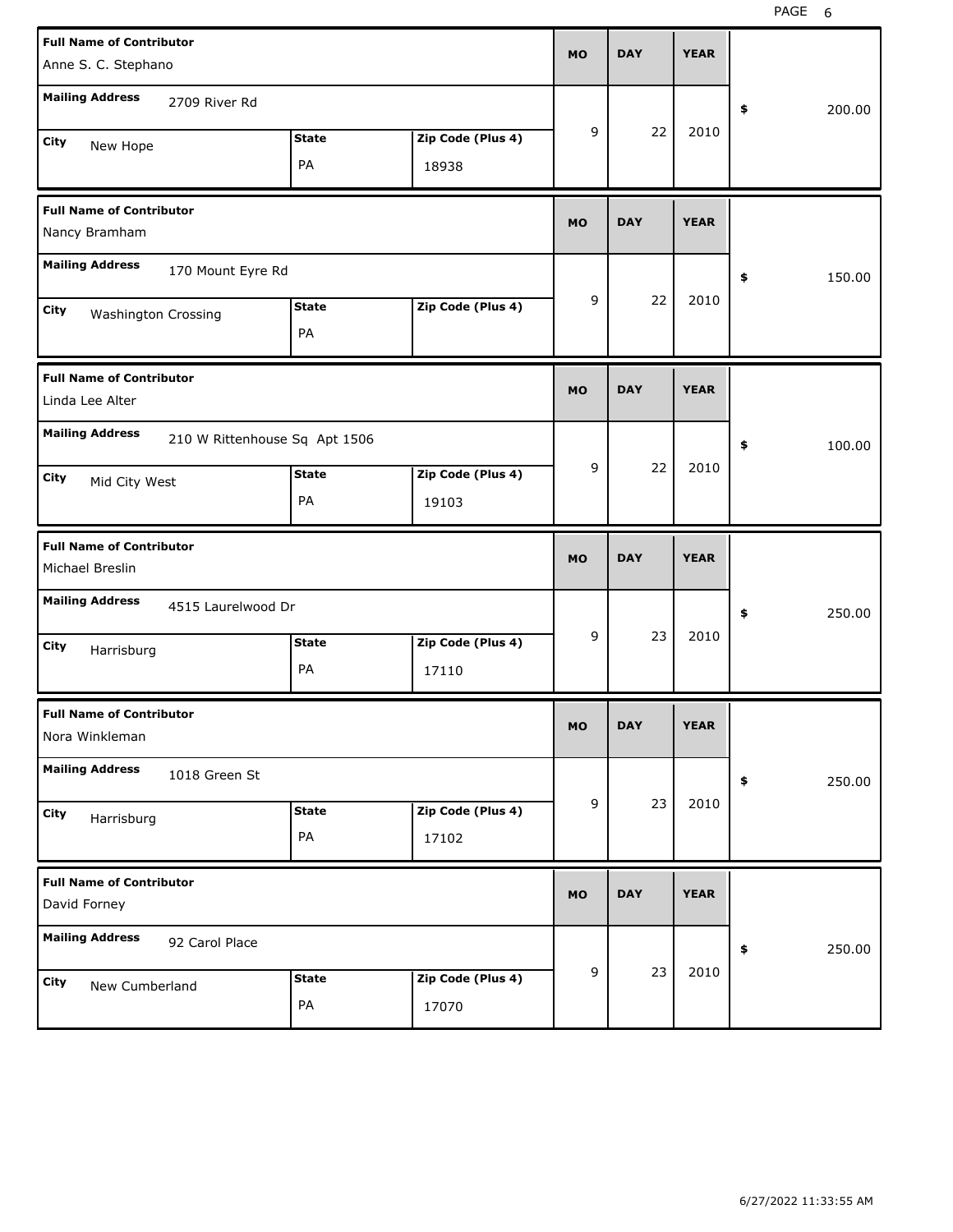| <b>Full Name of Contributor</b><br>Michael Robertson           |                        |                    |                            | <b>MO</b> | <b>DAY</b> | <b>YEAR</b> |              |
|----------------------------------------------------------------|------------------------|--------------------|----------------------------|-----------|------------|-------------|--------------|
| <b>Mailing Address</b>                                         | 532 Skunk Hollow rd    |                    |                            |           |            |             | \$<br>100.00 |
| City<br>Chalfont                                               |                        | <b>State</b><br>PA | Zip Code (Plus 4)<br>18914 | 9         | 23         | 2010        |              |
| <b>Full Name of Contributor</b><br>David and Suzanne Kranz     |                        |                    |                            | <b>MO</b> | <b>DAY</b> | <b>YEAR</b> |              |
| <b>Mailing Address</b>                                         | 301 S College St       |                    |                            |           |            |             | 75.00<br>\$  |
| City<br>Carlisle                                               |                        | <b>State</b><br>PA | Zip Code (Plus 4)<br>17013 | 9         | 23         | 2010        |              |
| <b>Full Name of Contributor</b><br>Margaret Dierkers           |                        |                    |                            | <b>MO</b> | <b>DAY</b> | <b>YEAR</b> |              |
| <b>Mailing Address</b>                                         | 4995 Saddlebrook Drive |                    |                            |           |            |             | 250.00<br>\$ |
| City<br>Harrisburg                                             |                        | <b>State</b><br>PA | Zip Code (Plus 4)<br>17112 | 9         | 23         | 2010        |              |
|                                                                |                        |                    |                            |           |            |             |              |
| <b>Full Name of Contributor</b><br>Carolyn Shoemaker Mathews   |                        |                    |                            | <b>MO</b> | <b>DAY</b> | <b>YEAR</b> |              |
| <b>Mailing Address</b>                                         | 89 West Pine St        |                    |                            |           |            |             | 100.00<br>\$ |
| City<br>Palmyra                                                |                        | <b>State</b><br>PA | Zip Code (Plus 4)<br>17078 | 9         | 23         | 2010        |              |
| <b>Full Name of Contributor</b><br>Michael and Gabrielle Sedor |                        |                    |                            | <b>MO</b> | <b>DAY</b> | <b>YEAR</b> |              |
| <b>Mailing Address</b>                                         | 931 N Front St Apt 301 |                    |                            |           |            |             | 100.00<br>\$ |
| City<br>Harrisburg                                             |                        | <b>State</b><br>PA | Zip Code (Plus 4)<br>17102 | 9         | 23         | 2010        |              |
| <b>Full Name of Contributor</b><br>Susan Reider                |                        |                    |                            | <b>MO</b> | <b>DAY</b> | <b>YEAR</b> |              |
| <b>Mailing Address</b>                                         | 86 Cambridge Dr        |                    |                            | 9         | 23         | 2010        | 100.00<br>\$ |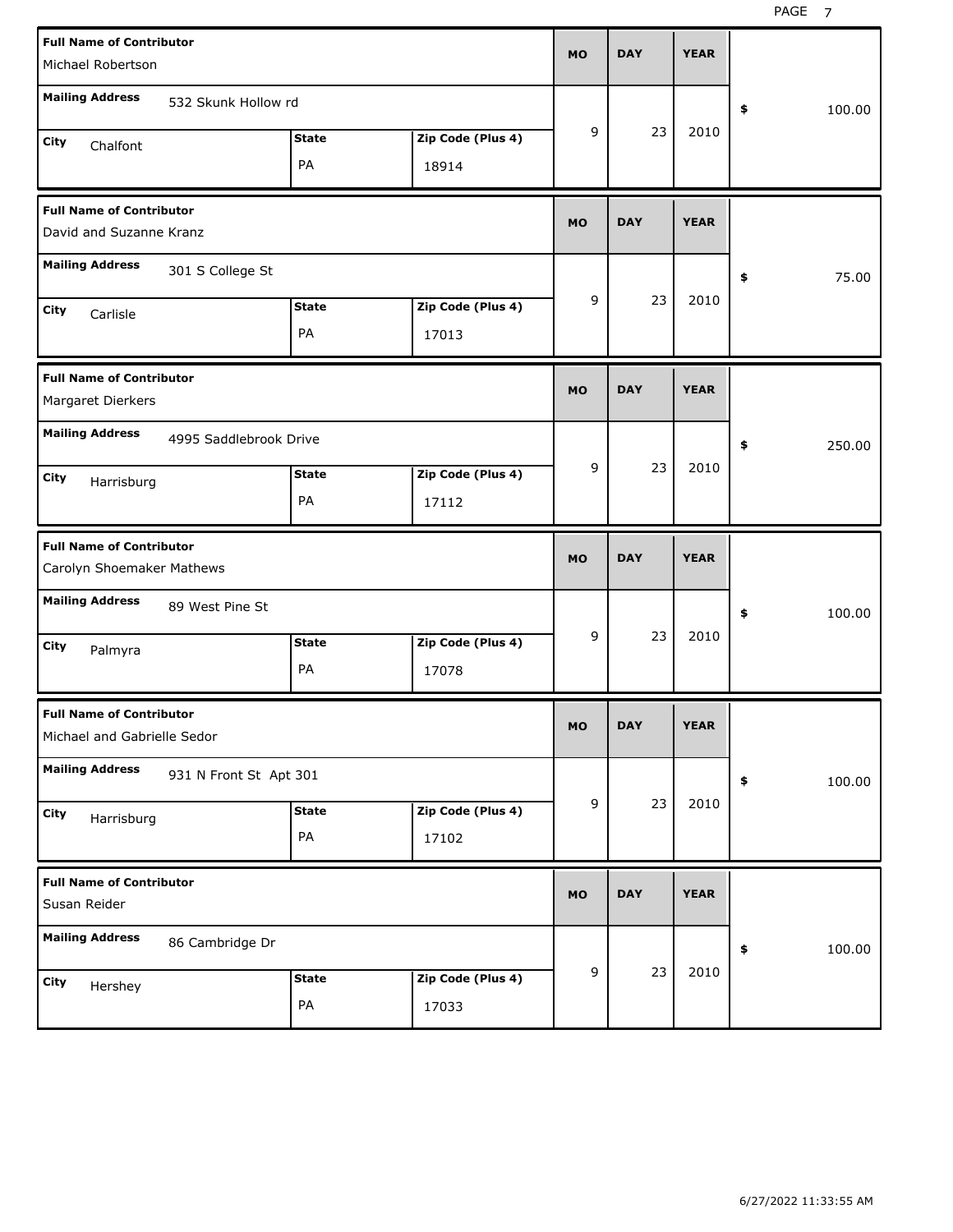PAGE 8

| <b>Full Name of Contributor</b>                           |                  |              |                   |           | <b>DAY</b> | <b>YEAR</b> |              |
|-----------------------------------------------------------|------------------|--------------|-------------------|-----------|------------|-------------|--------------|
| Jessie Smith                                              |                  |              |                   | <b>MO</b> |            |             |              |
| <b>Mailing Address</b>                                    | 2305 Bellevue Rd |              |                   |           |            |             | \$<br>250.00 |
| City<br>Harrisburg                                        |                  | <b>State</b> | Zip Code (Plus 4) | 9         | 30         | 2010        |              |
|                                                           |                  | PA           | 17104             |           |            |             |              |
| <b>Full Name of Contributor</b><br>Meecee Baker           |                  |              |                   | <b>MO</b> | <b>DAY</b> | <b>YEAR</b> |              |
| <b>Mailing Address</b>                                    | 9351 Mountain Rd |              |                   |           |            |             | \$<br>250.00 |
| City<br>Port Royal                                        |                  | <b>State</b> | Zip Code (Plus 4) | 9         | 30         | 2010        |              |
|                                                           |                  | PA           | 17082             |           |            |             |              |
| <b>Full Name of Contributor</b><br>Louise Oncley          |                  |              |                   | <b>MO</b> | <b>DAY</b> | <b>YEAR</b> |              |
| <b>Mailing Address</b>                                    | 105 N Front St   |              |                   |           |            |             | \$<br>75.00  |
| City<br>Enola                                             |                  | <b>State</b> | Zip Code (Plus 4) | 9         | 30         | 2010        |              |
|                                                           |                  | PA           | 17025             |           |            |             |              |
|                                                           |                  |              |                   |           |            |             |              |
| <b>Full Name of Contributor</b><br>Judith Lynn Chronister |                  |              |                   | <b>MO</b> | <b>DAY</b> | <b>YEAR</b> |              |
| <b>Mailing Address</b>                                    | 488 Old York Rd  |              |                   |           |            |             | \$<br>100.00 |
| City                                                      |                  | <b>State</b> | Zip Code (Plus 4) | 10        | 12         | 2010        |              |
| New Cumberland                                            |                  | PA           | 17070             |           |            |             |              |
| <b>Full Name of Contributor</b><br>Anthony May            |                  |              |                   | <b>MO</b> | <b>DAY</b> | <b>YEAR</b> |              |
| <b>Mailing Address</b>                                    | PO Box 931       |              |                   |           |            |             | \$<br>100.00 |
| City                                                      |                  | <b>State</b> | Zip Code (Plus 4) | 10        | 12         | 2010        |              |
| Harrisburg                                                |                  | PA           | 17106             |           |            |             |              |
| <b>Full Name of Contributor</b><br>Yesenia Rosado         |                  |              |                   | <b>MO</b> | <b>DAY</b> | <b>YEAR</b> |              |
| <b>Mailing Address</b>                                    | 930 N 6th St     |              |                   |           |            |             | \$<br>75.00  |
| City<br>Harrisburg                                        |                  | <b>State</b> | Zip Code (Plus 4) | 10        | 12         | 2010        |              |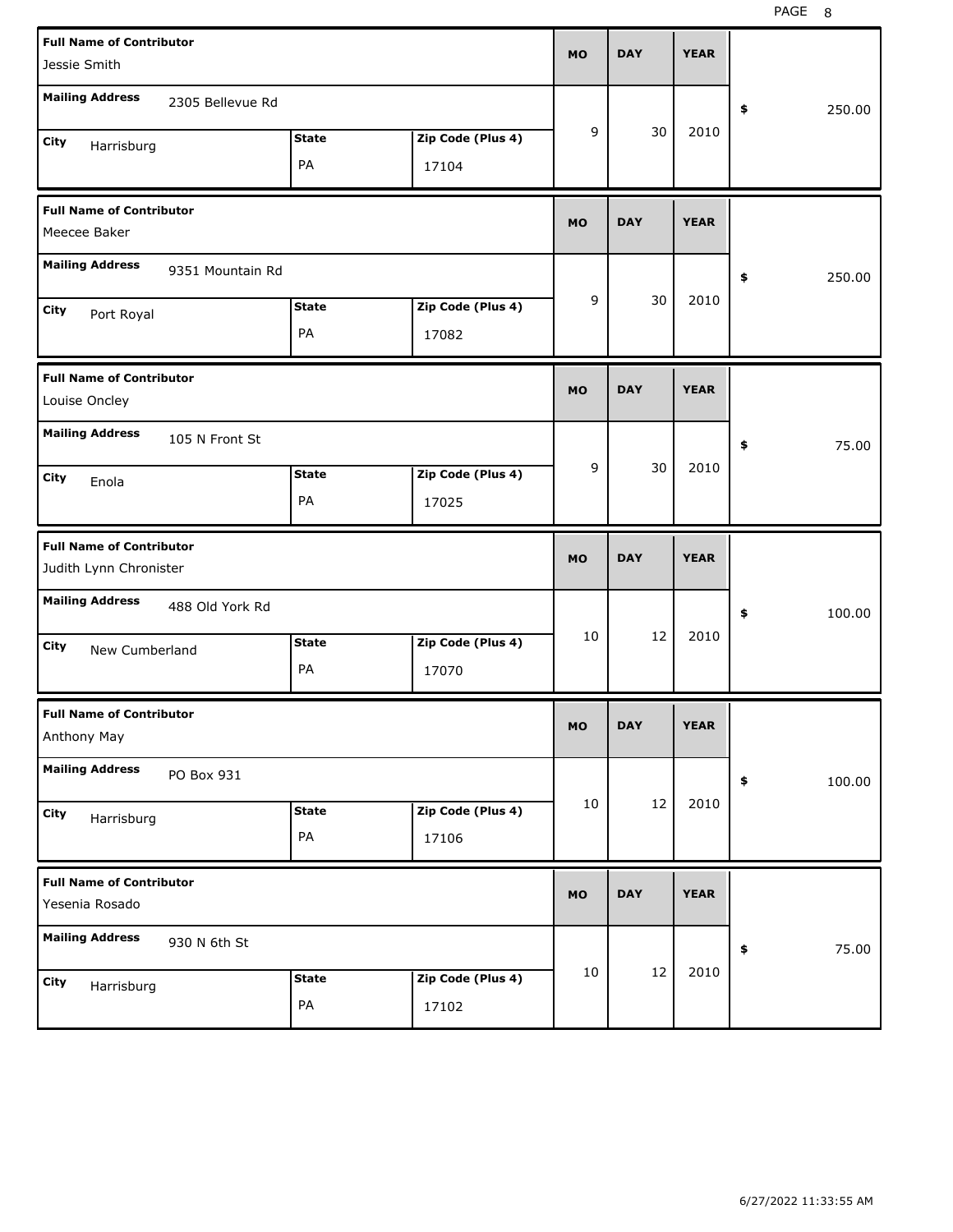|                                                    | <b>Full Name of Contributor</b><br>Beth Zampogna |              |                   |                |            | <b>YEAR</b> |              |
|----------------------------------------------------|--------------------------------------------------|--------------|-------------------|----------------|------------|-------------|--------------|
|                                                    |                                                  |              |                   |                |            |             |              |
| <b>Mailing Address</b>                             | 214 Cumberland St                                |              |                   |                |            |             | 75.00<br>\$  |
| City<br>Harrisburg                                 |                                                  | <b>State</b> | Zip Code (Plus 4) | 10             | 12         | 2010        |              |
|                                                    |                                                  | PA           | 17102             |                |            |             |              |
| <b>Full Name of Contributor</b>                    |                                                  |              |                   | <b>MO</b>      | <b>DAY</b> | <b>YEAR</b> |              |
| Mary ellen McMillen                                |                                                  |              |                   |                |            |             |              |
| <b>Mailing Address</b>                             | 5487 Grouse Dr                                   |              |                   |                |            |             | \$<br>250.00 |
| City<br>Harrisburg                                 |                                                  | <b>State</b> | Zip Code (Plus 4) | 10             | 12         | 2010        |              |
|                                                    |                                                  | PA           | 17111             |                |            |             |              |
| <b>Full Name of Contributor</b><br>Carole Alexy    |                                                  |              |                   | <b>MO</b>      | <b>DAY</b> | <b>YEAR</b> |              |
| <b>Mailing Address</b>                             | 322 S West St                                    |              |                   |                |            |             | 75.00<br>\$  |
| City<br>Carlisle                                   |                                                  | <b>State</b> | Zip Code (Plus 4) | 10             | 12         | 2010        |              |
|                                                    |                                                  | PA           | 17013             |                |            |             |              |
|                                                    |                                                  |              |                   |                |            |             |              |
| <b>Full Name of Contributor</b><br>C. Lu Conser    |                                                  |              |                   | <b>MO</b>      | <b>DAY</b> | <b>YEAR</b> |              |
| <b>Mailing Address</b>                             | 19 Har-John Lane                                 |              |                   |                |            |             | 250.00<br>\$ |
| City<br>Carlisle                                   |                                                  | <b>State</b> | Zip Code (Plus 4) | 10             | 12         | 2010        |              |
|                                                    |                                                  | PA           | 17015             |                |            |             |              |
| <b>Full Name of Contributor</b><br>Greta Aul       |                                                  |              |                   | МO             | DAY        | <b>YEAR</b> |              |
| <b>Mailing Address</b>                             | 80 Spencer Ave                                   |              |                   |                |            |             | \$<br>250.00 |
| City                                               |                                                  | <b>State</b> | Zip Code (Plus 4) | $\overline{9}$ | 30         | 2010        |              |
| Lancaster                                          |                                                  | PA           | 17603             |                |            |             |              |
| <b>Full Name of Contributor</b><br>Alexander Reber |                                                  |              |                   | <b>MO</b>      | <b>DAY</b> | <b>YEAR</b> |              |
| <b>Mailing Address</b>                             | 246 North St                                     |              |                   |                |            |             | 100.00<br>\$ |
| City<br>Harrisburg                                 |                                                  | <b>State</b> | Zip Code (Plus 4) | 10             | 13         | 2010        |              |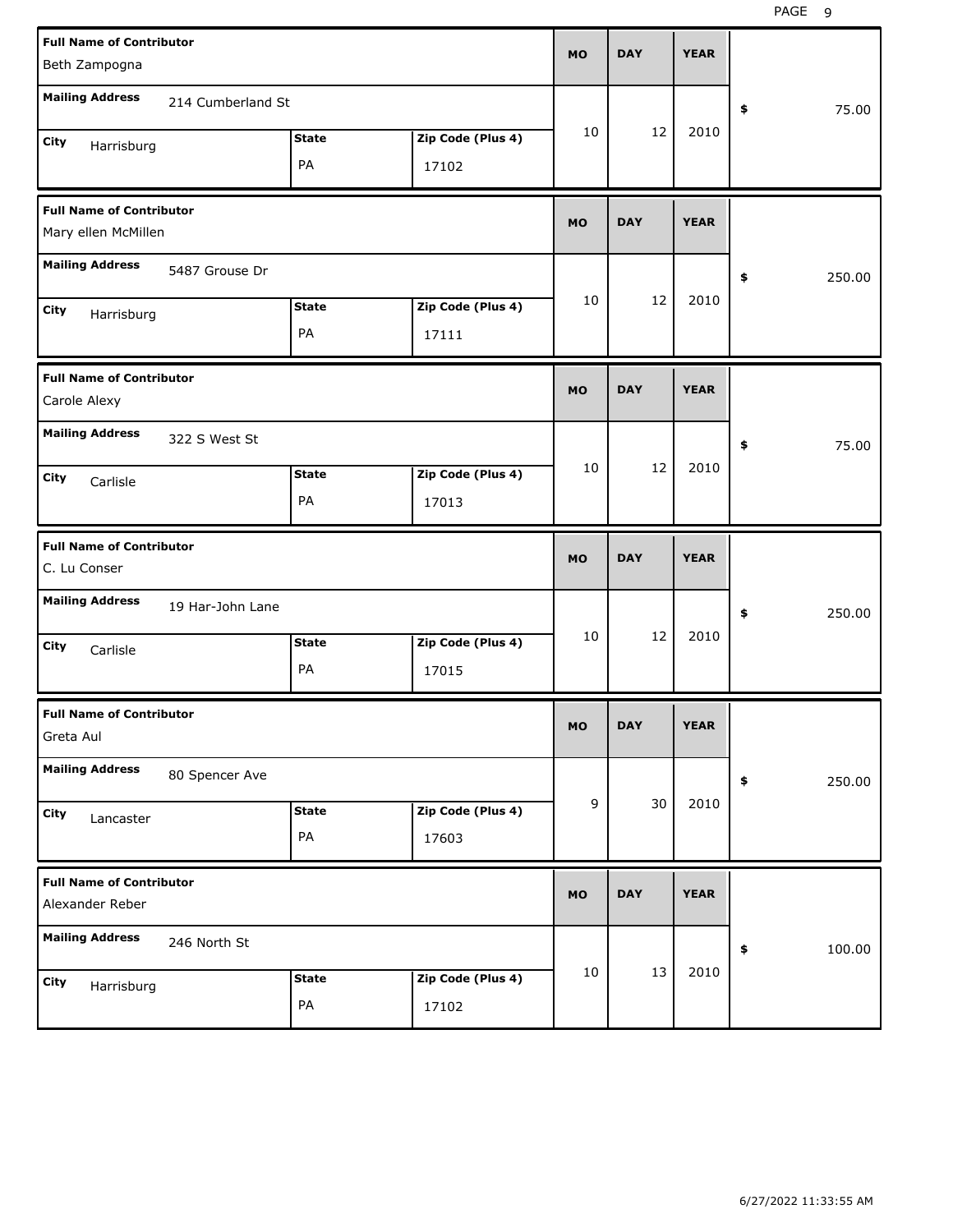| Full Name of Contributor<br>Mary Shull                                       |             |                            | <b>MO</b> | <b>DAY</b> | <b>YEAR</b> |                                     |
|------------------------------------------------------------------------------|-------------|----------------------------|-----------|------------|-------------|-------------------------------------|
| <b>Mailing Address</b><br>1126 Jancey St                                     |             |                            |           |            |             | \$<br>100.00                        |
| <b>City</b><br>Pittsburgh                                                    | State<br>PA | Zip Code (Plus 4)<br>15206 | 10        | 14         | 2010        |                                     |
| Enter Grand Total of Part A on Schedule I, Detailed Summary Page, Section 2. |             |                            |           |            |             | \$<br><b>PAGE TOTAL</b><br>5,525.00 |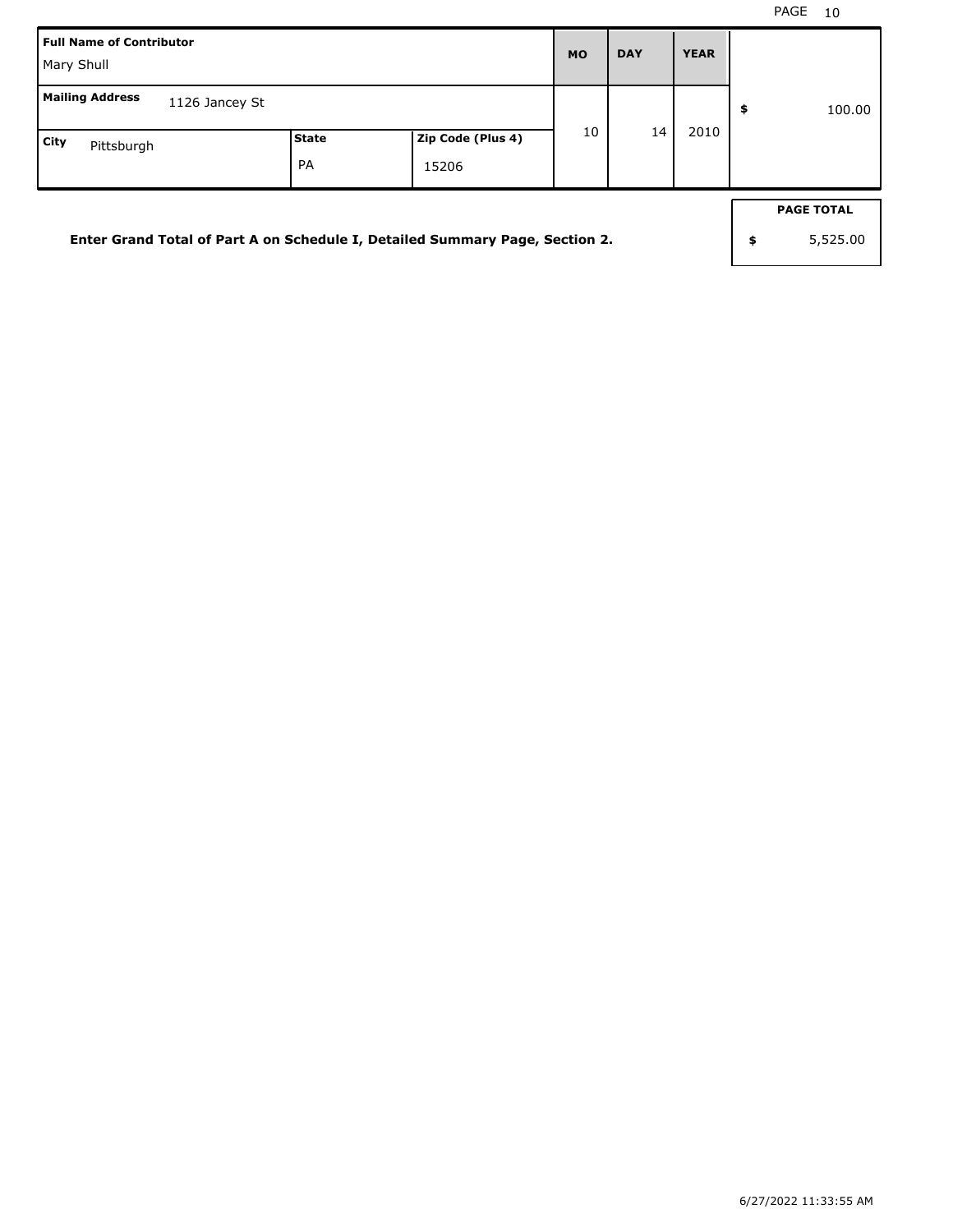## **PART C Contributions Received From Political Committees**

**OVER \$250.00**

 **Use this Part to itemize only contributions received from Political committees with an aggregate value from Over \$250.00 in the reporting period.**

| Name of Filing Committee or Candidate                                        |              |  | <b>Reporting Period</b> |             |            |             |    |                   |
|------------------------------------------------------------------------------|--------------|--|-------------------------|-------------|------------|-------------|----|-------------------|
|                                                                              |              |  | From:                   |             |            | To:         |    |                   |
|                                                                              |              |  |                         | <b>DATE</b> |            |             |    | <b>AMOUNT</b>     |
| <b>Full Name of Contributing Committee</b>                                   |              |  |                         | <b>MO</b>   | <b>DAY</b> | <b>YEAR</b> |    |                   |
| <b>Mailing Address</b>                                                       |              |  |                         |             |            |             | \$ | 0.00              |
| City                                                                         | <b>State</b> |  | Zip Code (Plus 4)       |             |            |             |    |                   |
|                                                                              |              |  |                         |             |            |             |    | <b>PAGE TOTAL</b> |
| Enter Grand Total of Part C on Schedule I, Detailed Summary Page, Section 3. |              |  |                         |             |            |             | \$ | 0.00              |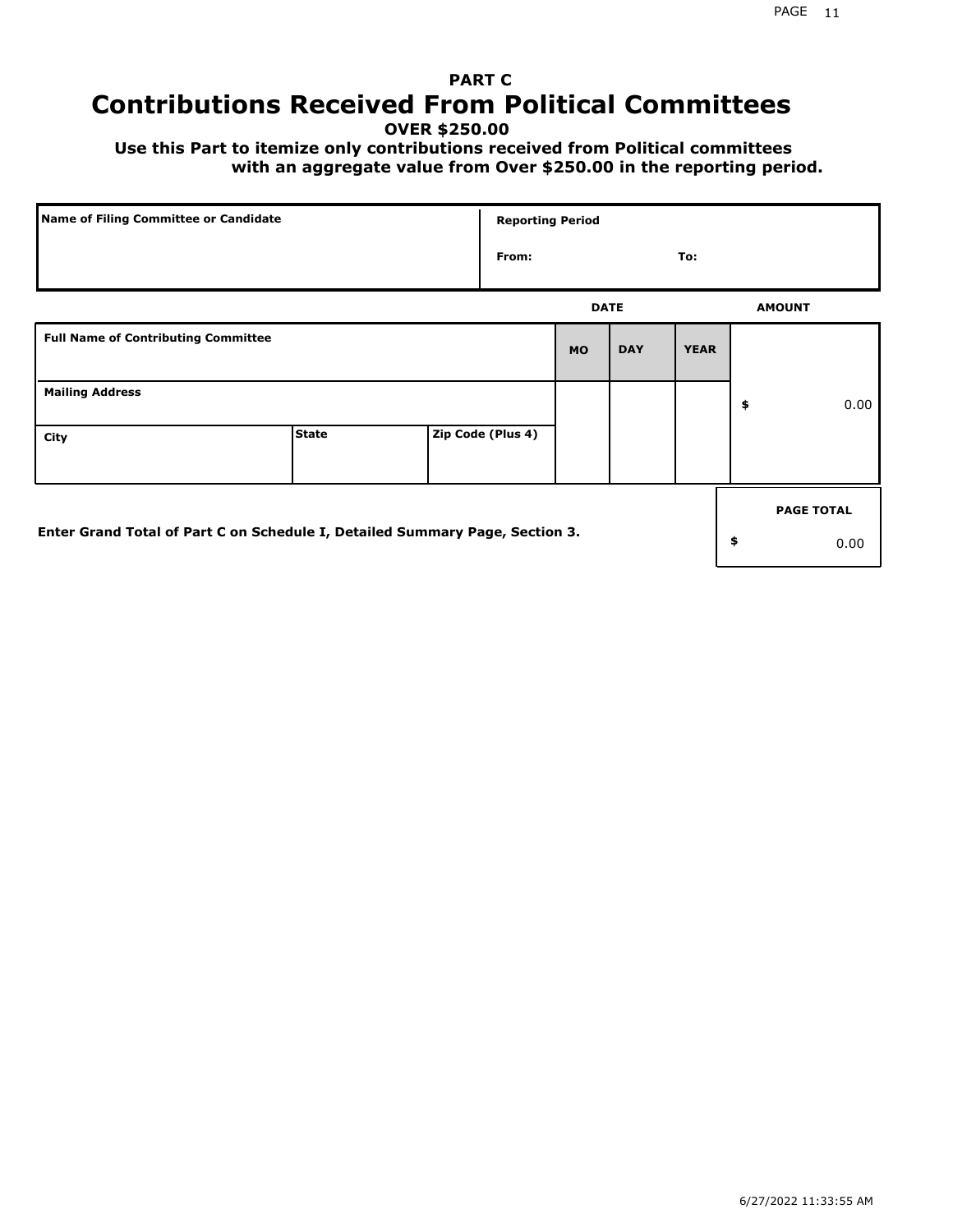# **PART D ALL OTHER CONTRIBUTIONS**

#### **OVER \$250.00**

#### **Use this Part to itemize all other contributions with an aggregate value of**

 **over \$250.00 in the reporting period.**

 **(Exclude contributions from political committees reported in Part C.)** 

| <b>Name of Filing Committee or Candidate</b>                                  |                                                  |       |                              |                    | <b>Reporting Period</b> |                   |                |                   |
|-------------------------------------------------------------------------------|--------------------------------------------------|-------|------------------------------|--------------------|-------------------------|-------------------|----------------|-------------------|
| Planned Parenthood Pa PAC                                                     |                                                  |       |                              | From:              |                         |                   | $1/1/2010$ To: | <u>10/18/2010</u> |
|                                                                               |                                                  |       |                              |                    |                         | <b>DATE</b>       |                | <b>AMOUNT</b>     |
| <b>Full Name of Contributor</b><br>Margaret Forster                           |                                                  |       |                              |                    | <b>MO</b>               | <b>DAY</b>        | <b>YEAR</b>    |                   |
| <b>Mailing</b><br>70 S West St<br><b>Address</b>                              |                                                  |       |                              |                    |                         |                   | 1,000.00<br>\$ |                   |
| City<br>Doylestown                                                            | <b>State</b><br>Zip Code (Plus 4)<br>PA<br>18901 |       |                              | 9                  | 15                      | 2010              |                |                   |
| <b>Employer Name</b><br>Unknown                                               |                                                  |       |                              |                    | <b>Occupation</b>       |                   | Unknown        |                   |
| <b>Employer Mailing Address/Principal Place of</b><br>City<br><b>Business</b> |                                                  |       |                              | <b>State</b><br>PA |                         | Zip Code (Plus 4) |                |                   |
| <b>Full Name of Contributor</b><br>Ellen Kight                                |                                                  |       |                              |                    | <b>MO</b>               | <b>DAY</b>        | <b>YEAR</b>    |                   |
| <b>Mailing</b><br>100 Rawlins Run Rd<br><b>Address</b>                        |                                                  |       |                              |                    |                         |                   |                | \$<br>500.00      |
| City<br>Pittsburgh                                                            | <b>State</b><br>PA                               |       | Zip Code (Plus 4)            |                    | 9                       | 23                | 2010           |                   |
| <b>Employer Name</b><br>unknown                                               |                                                  |       |                              |                    | <b>Occupation</b>       | unknown           |                |                   |
| <b>Employer Mailing Address/Principal Place of</b><br><b>Business</b>         |                                                  |       | City                         |                    | <b>State</b><br>PA      |                   |                | Zip Code (Plus 4) |
| <b>Full Name of Contributor</b><br>Ritchie Tabachnick                         |                                                  |       |                              |                    | <b>MO</b>               | <b>DAY</b>        | <b>YEAR</b>    |                   |
| <b>Mailing</b><br>111 Grandview Ave #201<br><b>Address</b>                    |                                                  |       |                              |                    |                         |                   |                | 300.00<br>\$      |
| City<br>Pittsburgh                                                            | <b>State</b><br>PA                               | 15211 | Zip Code (Plus 4)            |                    | 9                       | 30                | 2010           |                   |
| <b>Employer Name</b><br>unknown                                               |                                                  |       | <b>Occupation</b><br>unknown |                    |                         |                   |                |                   |
| <b>Employer Mailing Address/Principal Place of</b><br>City<br><b>Business</b> |                                                  |       |                              | <b>State</b><br>PA |                         | Zip Code (Plus 4) |                |                   |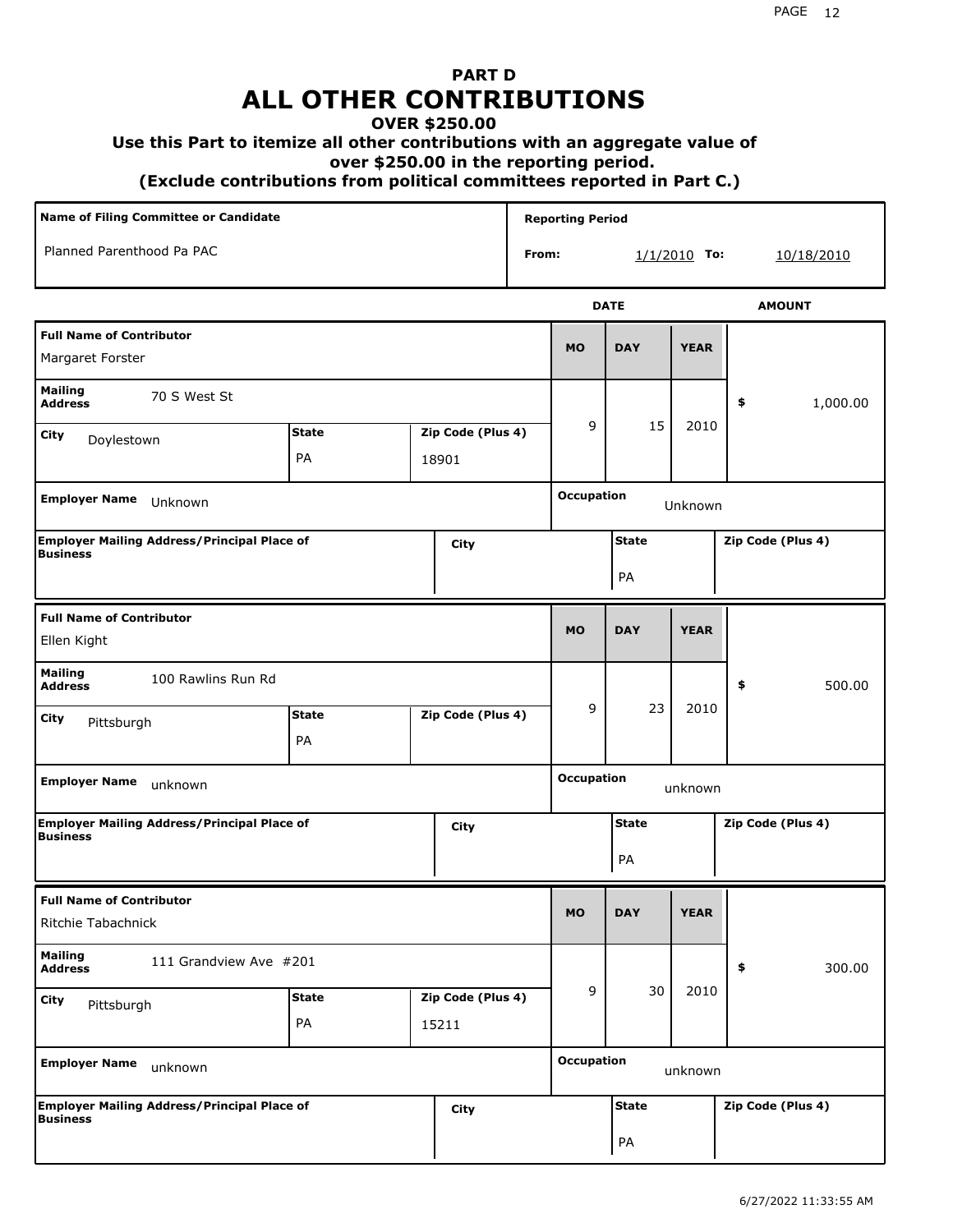| <b>Full Name of Contributor</b><br>Robert Burleigh                           |                                                           |  |      |                       | <b>DAY</b>                          | <b>YEAR</b> |                   |  |
|------------------------------------------------------------------------------|-----------------------------------------------------------|--|------|-----------------------|-------------------------------------|-------------|-------------------|--|
| <b>Mailing</b><br>1639 South Glenside Rd<br><b>Address</b>                   |                                                           |  |      |                       | 18                                  |             | 500.00<br>\$      |  |
| City                                                                         | State<br>Zip Code (Plus 4)<br>West Chester<br>PA<br>19380 |  |      |                       |                                     | 2010        |                   |  |
| <b>Employer Name</b>                                                         | Unknown                                                   |  |      | Occupation<br>Unknown |                                     |             |                   |  |
| Business                                                                     | <b>Employer Mailing Address/Principal Place of</b>        |  | City |                       | <b>State</b><br>PA                  |             | Zip Code (Plus 4) |  |
| Enter Grand Total of Part C on Schedule I, Detailed Summary Page, Section 3. |                                                           |  |      |                       | <b>PAGE TOTAL</b><br>\$<br>2,300.00 |             |                   |  |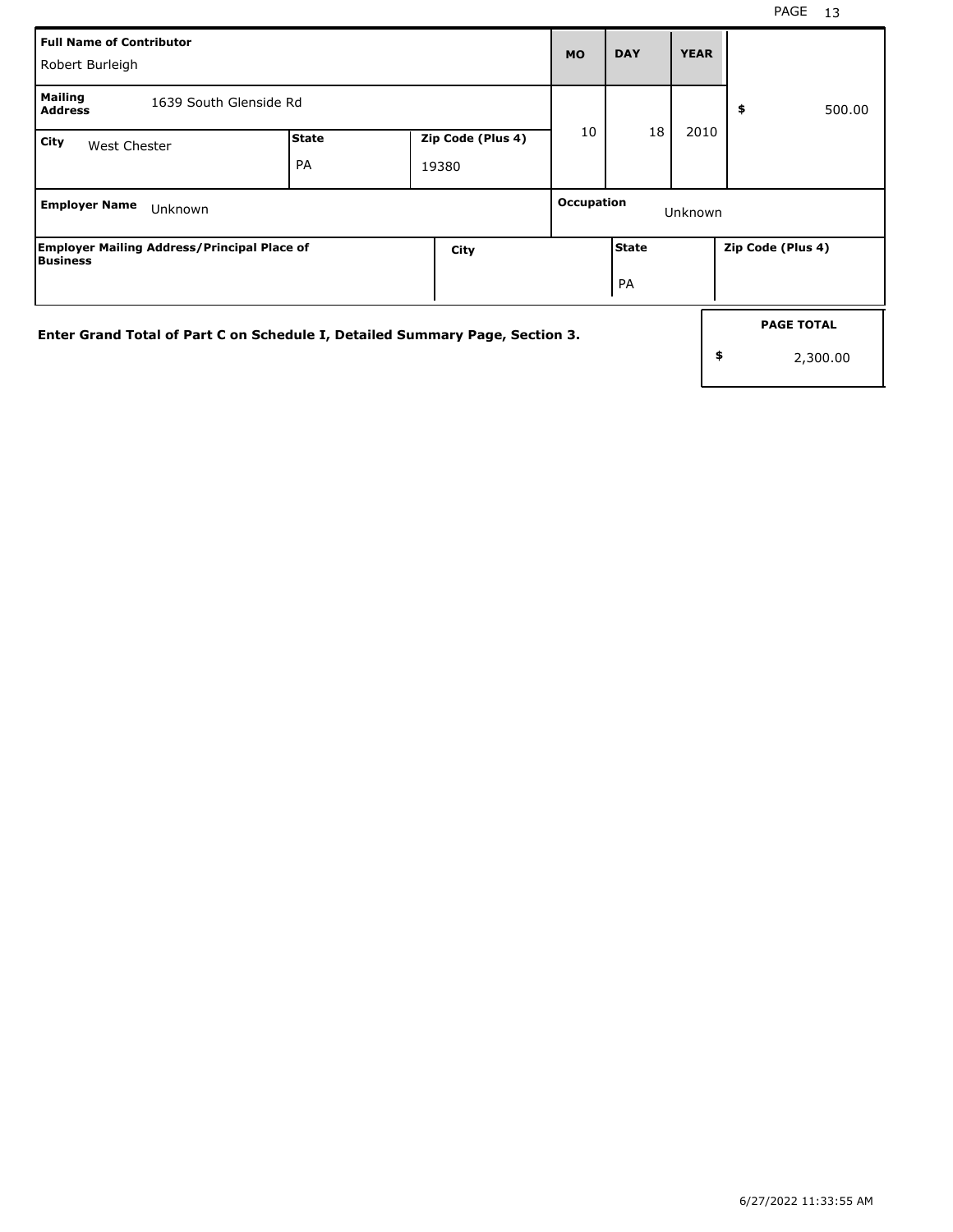### **PART E OTHER RECEIPTS**

#### **REFUNDS, INTEREST INCOME, RETURNED CHECKS, ETC.**

#### **Use this Part to report refunds received, interest earned, returned checks and**

### **prior expenditures that were returned to the filer.**

| Name of Filing Committee or Candidate                                        |              |                   | <b>Reporting Period</b> |           |             |             |    |                   |      |
|------------------------------------------------------------------------------|--------------|-------------------|-------------------------|-----------|-------------|-------------|----|-------------------|------|
|                                                                              |              |                   | From:                   | To:       |             |             |    |                   |      |
|                                                                              |              |                   |                         |           | <b>DATE</b> |             |    | <b>AMOUNT</b>     |      |
| <b>Full Name</b>                                                             |              |                   |                         | <b>MO</b> | <b>DAY</b>  | <b>YEAR</b> |    |                   |      |
| <b>Mailing Address</b>                                                       |              |                   |                         |           |             |             | \$ |                   | 0.00 |
| City                                                                         | <b>State</b> | Zip Code (Plus 4) |                         |           |             |             |    |                   |      |
| <b>Receipt Description</b>                                                   |              |                   |                         |           |             |             |    |                   |      |
| Enter Grand Total of Part E on Schedule I, Detailed Summary Page, Section 4. |              |                   |                         |           |             |             |    | <b>PAGE TOTAL</b> |      |
|                                                                              |              |                   |                         |           |             |             | \$ |                   | 0.00 |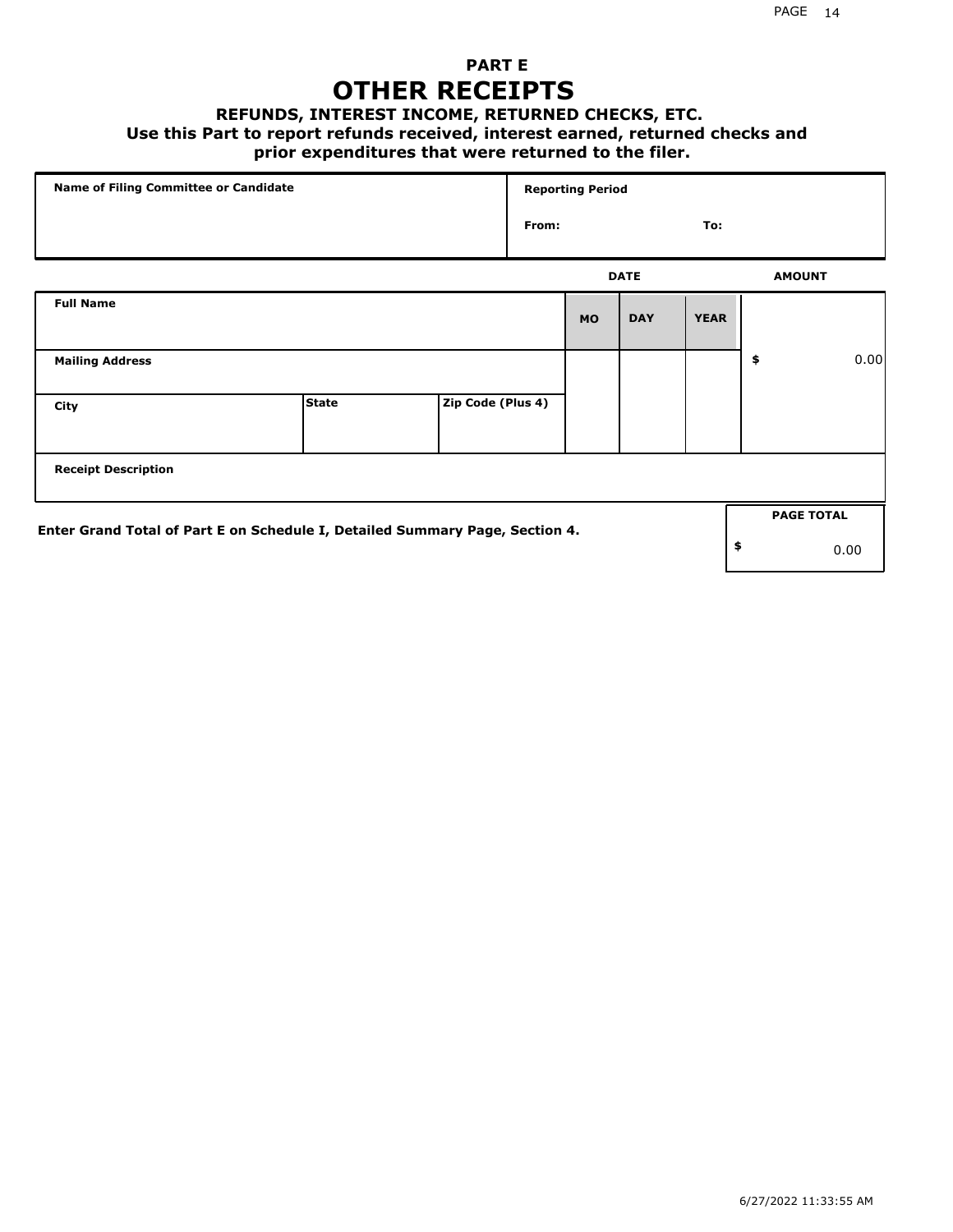## **SCHEDULE II IN-KIND CONTRIBUTIONS AND VALUABLE THINGS RECEIVED**

### **USE THIS SCHEDULE TO REPORT ALL IN-KIND CONTRIBUTIONS OF VALUABLE THINGS DURING THE REPORTING PERIOD.**

**Detailed Summary Page**

| <b>Name of Filing Committee or Candidate</b>                                                                                                                                | <b>Reporting Period</b> |                |            |
|-----------------------------------------------------------------------------------------------------------------------------------------------------------------------------|-------------------------|----------------|------------|
| Planned Parenthood Pa PAC                                                                                                                                                   | From:                   | $1/1/2010$ To: | 10/18/2010 |
| 1. UNITEMIZED IN-KIND CONTRIBUTIONS RECEIVED - VALUE OF \$50.00 OR LESS PER CONTRIBUTOR                                                                                     |                         |                |            |
| <b>TOTAL for the Reporting Period</b>                                                                                                                                       | (1)                     | \$             | 0.00       |
| 2. IN-KIND CONTRIBUTIONS RECEIVED - VALUE OF \$50.01 TO \$250.00 (FROM PART F)                                                                                              |                         |                |            |
| <b>TOTAL for the Reporting Period</b>                                                                                                                                       | (2)                     | \$             | 0.00       |
| 3. IN-KIND CONTRIBUTION RECIEVED - VALUE OVER \$250.00 (FROM PART G)                                                                                                        |                         |                |            |
| <b>TOTAL for the Reporting Period</b>                                                                                                                                       | (3)                     | \$             | 0.00       |
| TOTAL VALUE OF IN-KIND CONTRIBUTIONS DURING THIS REPORTING PERIOD (Add and enter<br>amount totals from Boxes 1,2, and 3; also enter on Page 1, Reports Cover Page, Item F.) |                         | \$             | 0.00       |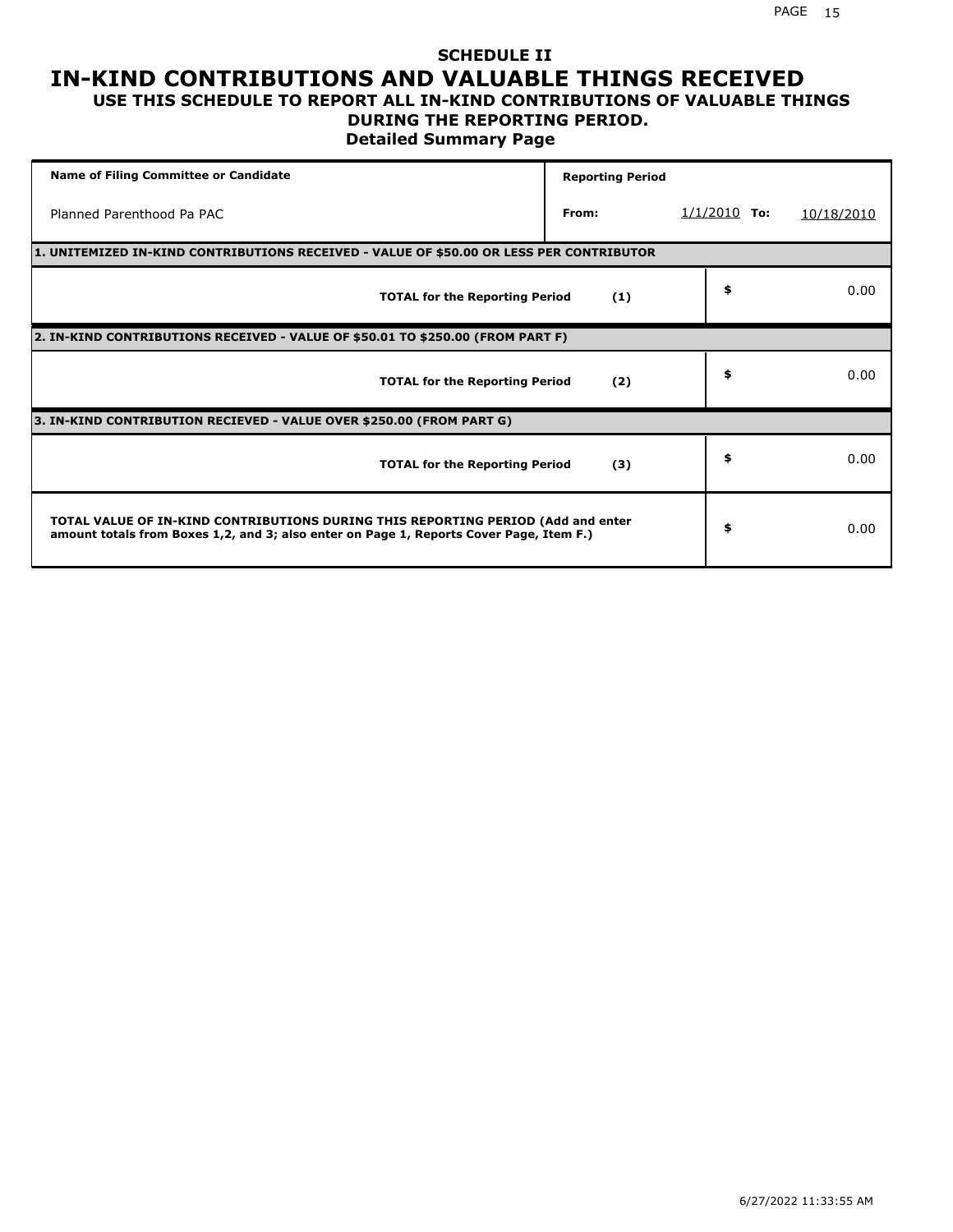## **SCHEDULE II PART F IN-KIND CONTRIBUTIONS RECEIVED**

### **VALUE OF \$50.01 TO \$250.00**

| <b>Name of Filing Committee or Candidate</b>                                                                  |              |                   | <b>Reporting Period</b> |               |             |     |                   |
|---------------------------------------------------------------------------------------------------------------|--------------|-------------------|-------------------------|---------------|-------------|-----|-------------------|
|                                                                                                               |              |                   | From:                   |               |             | To: |                   |
|                                                                                                               | <b>DATE</b>  |                   |                         | <b>AMOUNT</b> |             |     |                   |
| <b>Full Name of Contributor</b>                                                                               |              |                   | <b>MO</b>               | <b>DAY</b>    | <b>YEAR</b> |     |                   |
| <b>Mailing Address</b>                                                                                        |              |                   |                         |               |             | \$  | 0.00              |
| City                                                                                                          | <b>State</b> | Zip Code (Plus 4) |                         |               |             |     |                   |
| <b>Description of Contribution:</b>                                                                           |              |                   |                         |               |             |     |                   |
| Enter Grand Total of Part F on Schedule II, In-Kind Contributions Detailed Summary Page,<br><b>Section 2.</b> |              |                   |                         |               |             |     | <b>PAGE TOTAL</b> |
|                                                                                                               |              |                   |                         |               | \$          |     | 0.00              |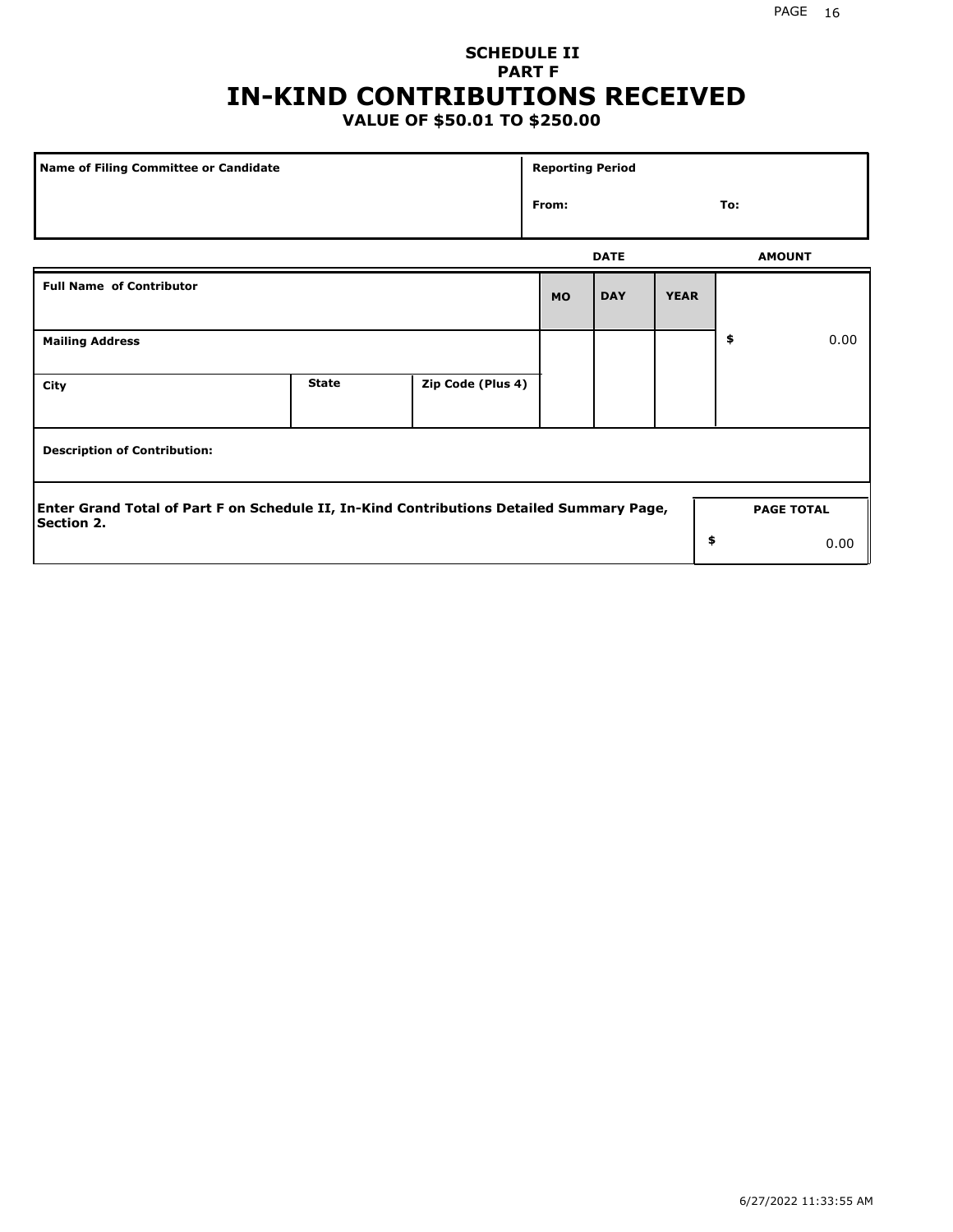#### PAGE 17

### **SCHEDULE II PART G IN-KIND CONTRIBUTIONS RECEIVED VALUE OVER \$250.00**

| <b>Name of Filing Committee or Candidate</b>                                                                  |              |  |                  | <b>Reporting Period</b> |              |                      |             |             |                                    |                           |
|---------------------------------------------------------------------------------------------------------------|--------------|--|------------------|-------------------------|--------------|----------------------|-------------|-------------|------------------------------------|---------------------------|
|                                                                                                               |              |  |                  |                         | From:<br>To: |                      |             |             |                                    |                           |
|                                                                                                               |              |  |                  |                         |              |                      | <b>DATE</b> |             |                                    | <b>AMOUNT</b>             |
| <b>Full Name of Contributor</b>                                                                               |              |  |                  |                         |              | <b>MO</b>            | <b>DAY</b>  | <b>YEAR</b> |                                    |                           |
| <b>Mailing Address</b>                                                                                        |              |  |                  |                         |              |                      |             |             | \$                                 | 0.00                      |
| City                                                                                                          | <b>State</b> |  | Zip Code(Plus 4) |                         |              |                      |             |             |                                    |                           |
| <b>Employer of Contributor</b>                                                                                |              |  |                  |                         |              | <b>Occupation</b>    |             |             |                                    |                           |
| <b>State</b><br><b>Employer Mailing Address/Principal Place of</b><br>City<br><b>Business</b>                 |              |  |                  |                         | 4)           | <b>Zip Code(Plus</b> |             |             | <b>Description of Contribution</b> |                           |
| Enter Grand Total of Part G on Schedule II, In-Kind Contributions Detailed<br><b>Summary Page, Section 3.</b> |              |  |                  |                         |              |                      |             |             |                                    | <b>PAGE TOTAL</b><br>0.00 |
|                                                                                                               |              |  |                  |                         |              |                      |             |             |                                    |                           |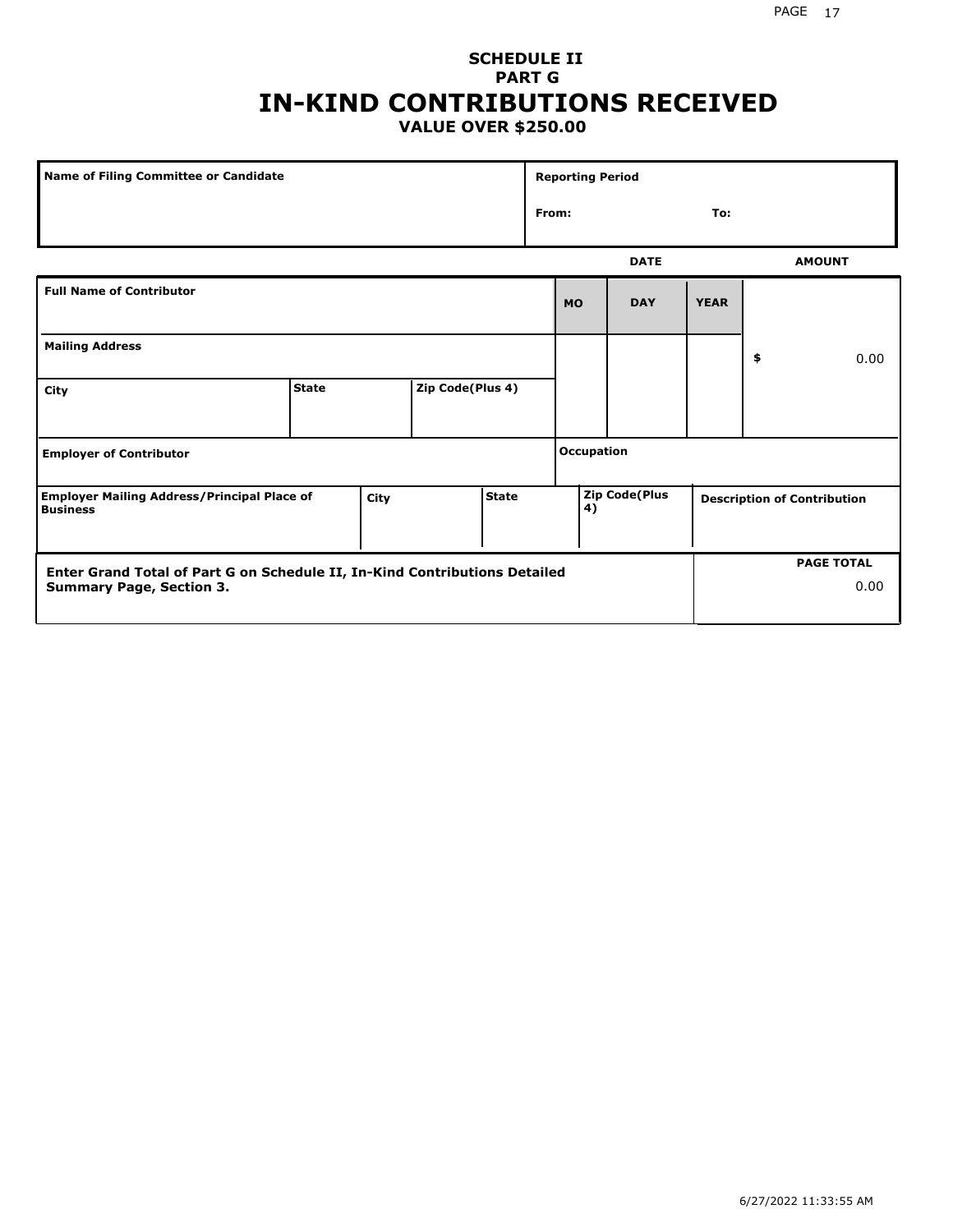## **SCHEDULE III STATEMENT OF EXPENDITURES**

| <b>Name of Filing Committee or Candidate</b>                           |                    |                            |             | <b>Reporting Period</b>                                  |             |     |               |  |
|------------------------------------------------------------------------|--------------------|----------------------------|-------------|----------------------------------------------------------|-------------|-----|---------------|--|
| Planned Parenthood Pa PAC                                              |                    |                            | From        |                                                          | 1/1/2010    | To: | 10/18/2010    |  |
|                                                                        |                    |                            |             | <b>DATE</b>                                              |             |     | <b>AMOUNT</b> |  |
| <b>To Whom Paid</b><br>Postmaster                                      | <b>MO</b>          | <b>DAY</b>                 | <b>YEAR</b> |                                                          |             |     |               |  |
| <b>Mailing Address</b><br>228 Walnut St                                | 9                  | 14                         | 2010        | \$                                                       | 111.00      |     |               |  |
| <b>State</b><br>Zip Code (Plus 4)<br>City<br>Harrisburg<br>PA<br>17108 |                    |                            |             | <b>Description of Expenditure</b><br>post office box     |             |     |               |  |
| <b>To Whom Paid</b><br>S Altman                                        | <b>MO</b>          | <b>DAY</b>                 | <b>YEAR</b> |                                                          |             |     |               |  |
| <b>Mailing Address</b><br>610 Louis Dr                                 |                    |                            |             | 14                                                       | 2010        | \$  | 18.23         |  |
| <b>State</b><br>Zip Code (Plus 4)<br>City<br>Warminster<br>PA<br>18974 |                    |                            |             | <b>Description of Expenditure</b><br>internship expenses |             |     |               |  |
| <b>To Whom Paid</b><br>S Altman                                        |                    |                            |             | <b>DAY</b>                                               | <b>YEAR</b> |     |               |  |
| <b>Mailing Address</b><br>610 Louis Dr                                 |                    |                            | 9           | 14                                                       | 2010        | \$  | 4.28          |  |
| City<br>Warminster                                                     | <b>State</b><br>PA | Zip Code (Plus 4)<br>18974 |             | <b>Description of Expenditure</b><br>internship expenses |             |     |               |  |
| <b>To Whom Paid</b><br>S Altman                                        |                    |                            | <b>MO</b>   | <b>DAY</b>                                               | <b>YEAR</b> |     |               |  |
| <b>Mailing Address</b><br>610 Louis Dr                                 |                    |                            | 9           | 14                                                       | 2010        | \$  | 4.28          |  |
| City<br>Warminster                                                     | <b>State</b><br>PA | Zip Code (Plus 4)<br>18974 |             | <b>Description of Expenditure</b><br>internship expenses |             |     |               |  |
| <b>To Whom Paid</b><br>Smith 156 Committee                             |                    |                            | <b>MO</b>   | <b>DAY</b>                                               | <b>YEAR</b> |     |               |  |
| <b>Mailing Address</b><br>PO Box 683                                   |                    |                            | 9           | 20                                                       | 2010        | \$  | 250.00        |  |
| City<br>West Chester                                                   | <b>State</b><br>PA | Zip Code (Plus 4)<br>19381 |             | <b>Description of Expenditure</b><br>campaign donation   |             |     |               |  |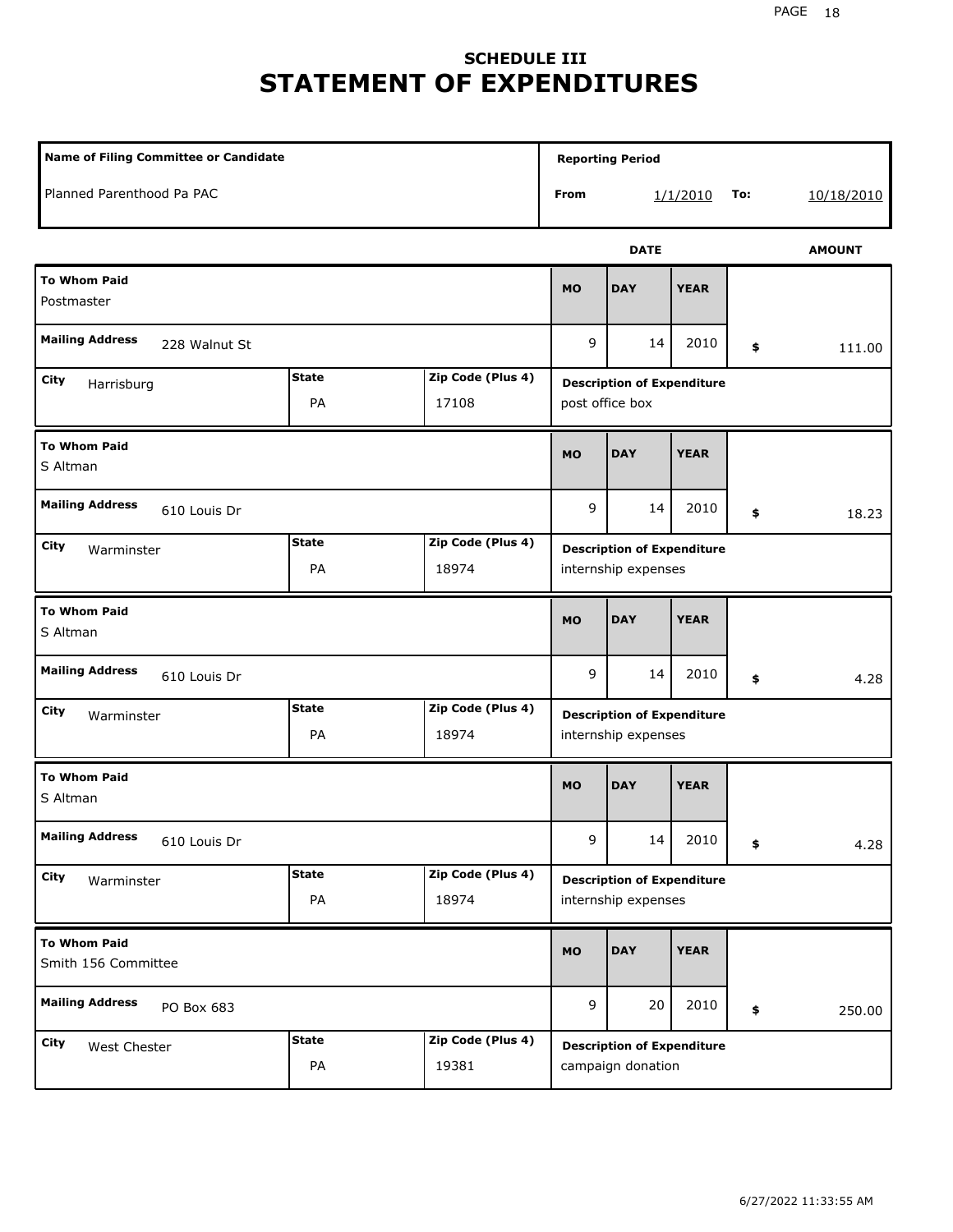| <b>To Whom Paid</b>                                                |                                   |                                   | <b>MO</b>                         | <b>DAY</b>                        | <b>YEAR</b> |    |        |  |  |
|--------------------------------------------------------------------|-----------------------------------|-----------------------------------|-----------------------------------|-----------------------------------|-------------|----|--------|--|--|
| Alisa Apgar                                                        |                                   |                                   |                                   |                                   |             |    |        |  |  |
| <b>Mailing Address</b><br>1144 Locust St                           |                                   |                                   | 9                                 | 20                                | 2010        | \$ | 215.79 |  |  |
| City<br>Philadelphia                                               | <b>State</b>                      | Zip Code (Plus 4)                 | <b>Description of Expenditure</b> |                                   |             |    |        |  |  |
|                                                                    |                                   | internship training expenses      |                                   |                                   |             |    |        |  |  |
| <b>To Whom Paid</b><br>Friends of Charles Dertinger                |                                   |                                   | <b>MO</b>                         | <b>DAY</b>                        | <b>YEAR</b> |    |        |  |  |
| <b>Mailing Address</b><br>8541 Delaware Drive                      |                                   |                                   |                                   | 21                                | 2010        | \$ | 500.00 |  |  |
| City<br>Bangor                                                     |                                   | <b>Description of Expenditure</b> |                                   |                                   |             |    |        |  |  |
|                                                                    | PA                                | 18013                             |                                   | campaign donation                 |             |    |        |  |  |
| <b>To Whom Paid</b><br>Committee to Re-Elect State Rep Jesse White |                                   |                                   | <b>MO</b>                         | <b>DAY</b>                        | <b>YEAR</b> |    |        |  |  |
| <b>Mailing Address</b><br>PO Box 384                               |                                   |                                   | 9                                 | 21                                | 2010        | \$ | 250.00 |  |  |
| City<br>Cecil                                                      | <b>Description of Expenditure</b> |                                   |                                   |                                   |             |    |        |  |  |
|                                                                    | PA                                | 15321                             |                                   | campaign contribution             |             |    |        |  |  |
|                                                                    |                                   |                                   |                                   |                                   |             |    |        |  |  |
| <b>To Whom Paid</b><br>Morgan Plant & Associates                   |                                   |                                   | <b>MO</b>                         | <b>DAY</b>                        | <b>YEAR</b> |    |        |  |  |
| <b>Mailing Address</b><br>322 S West St                            |                                   |                                   | 9                                 | 22                                | 2010        | \$ | 250.00 |  |  |
| City<br>Carlisle                                                   | <b>State</b>                      | Zip Code (Plus 4)                 |                                   | <b>Description of Expenditure</b> |             |    |        |  |  |
|                                                                    | PA                                | 17013                             |                                   | fundraising expenses              |             |    |        |  |  |
| <b>To Whom Paid</b><br>Rowe's Print Shop LLC                       |                                   |                                   | <b>MO</b>                         | <b>DAY</b>                        | <b>YEAR</b> |    |        |  |  |
| <b>Mailing Address</b><br>350 E High St                            |                                   |                                   | 9                                 | 23                                | 2010        | \$ | 667.80 |  |  |
| City<br>Carlisle                                                   | <b>State</b>                      | Zip Code (Plus 4)                 |                                   | <b>Description of Expenditure</b> |             |    |        |  |  |
|                                                                    | PA                                | 17013                             |                                   | fundraising expenses              |             |    |        |  |  |
| <b>To Whom Paid</b><br>Citizens to Elect Dwight Evans              |                                   |                                   | <b>MO</b>                         | <b>DAY</b>                        | <b>YEAR</b> |    |        |  |  |
| <b>Mailing Address</b><br>2124 Homer St                            |                                   |                                   | 9                                 | 24                                | 2010        | \$ | 750.00 |  |  |
| <b>City</b><br>Phila                                               | <b>State</b>                      | Zip Code (Plus 4)                 |                                   | <b>Description of Expenditure</b> |             |    |        |  |  |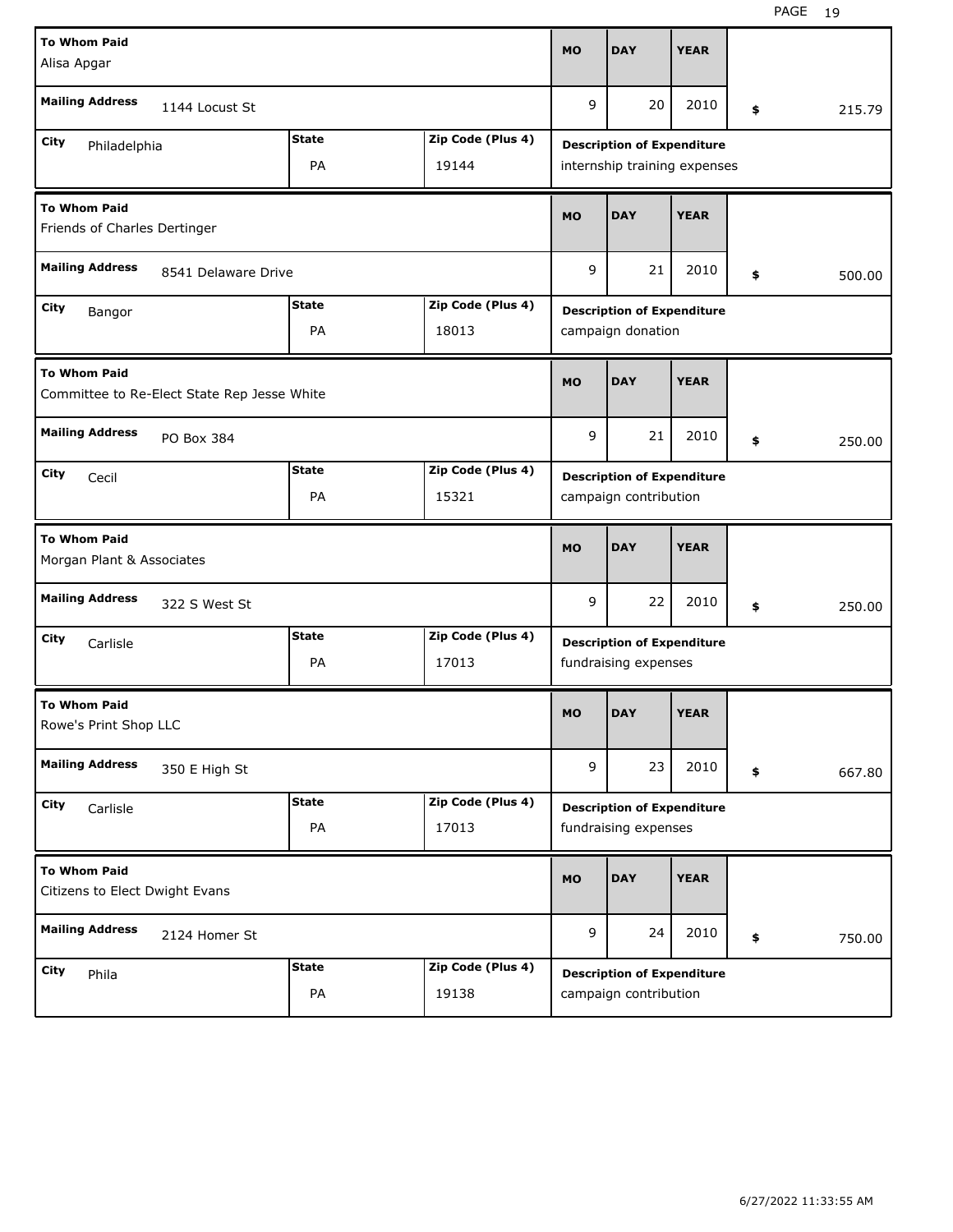| <b>To Whom Paid</b>                                        | <b>MO</b>    | <b>DAY</b>                        | <b>YEAR</b>                       |                                   |             |    |          |  |  |
|------------------------------------------------------------|--------------|-----------------------------------|-----------------------------------|-----------------------------------|-------------|----|----------|--|--|
| S Scharmett                                                |              |                                   |                                   |                                   |             |    |          |  |  |
| <b>Mailing Address</b><br>610 Louis Drive                  |              |                                   | 9                                 | 24                                | 2010        | \$ | 19.60    |  |  |
| <b>City</b><br>Warminster                                  | <b>State</b> | Zip Code (Plus 4)                 | <b>Description of Expenditure</b> |                                   |             |    |          |  |  |
|                                                            |              | internship expenses               |                                   |                                   |             |    |          |  |  |
| <b>To Whom Paid</b><br>S Scharmett                         | <b>MO</b>    | <b>DAY</b>                        | <b>YEAR</b>                       |                                   |             |    |          |  |  |
| <b>Mailing Address</b><br>610 Louis Dr                     | 9            | 24                                | 2010                              | \$                                | 8.27        |    |          |  |  |
| City<br>Warminster                                         |              | <b>Description of Expenditure</b> |                                   |                                   |             |    |          |  |  |
|                                                            | PA           | 18974                             |                                   | internship expenses               |             |    |          |  |  |
| <b>To Whom Paid</b><br>Committee to Elect Tony Payton, Jr. | <b>MO</b>    | <b>DAY</b>                        | <b>YEAR</b>                       |                                   |             |    |          |  |  |
| <b>Mailing Address</b><br>PO Box 9579                      |              |                                   | 9                                 | 27                                | 2010        | \$ | 250.00   |  |  |
| City<br>Philadelphia                                       | <b>State</b> | Zip Code (Plus 4)                 | <b>Description of Expenditure</b> |                                   |             |    |          |  |  |
|                                                            | PA           | 19124                             |                                   | campaign contribution             |             |    |          |  |  |
| <b>To Whom Paid</b><br>Planned Parenthood Pa Advocates     |              |                                   |                                   |                                   |             |    |          |  |  |
|                                                            |              |                                   | <b>MO</b>                         | <b>DAY</b>                        | <b>YEAR</b> |    |          |  |  |
| <b>Mailing Address</b><br>1514 N 2nd St                    |              |                                   | 9                                 | 30                                | 2010        | \$ | 3,693.76 |  |  |
| City<br>Harrisburg                                         | <b>State</b> | Zip Code (Plus 4)                 |                                   | <b>Description of Expenditure</b> |             |    |          |  |  |
|                                                            | PA           | 17102                             |                                   | staff time expenses               |             |    |          |  |  |
| <b>To Whom Paid</b><br>A Laird                             |              |                                   | <b>MO</b>                         | <b>DAY</b>                        | <b>YEAR</b> |    |          |  |  |
| <b>Mailing Address</b><br>1514 N 2nd St                    |              |                                   | 10                                | 13                                | 2010        | \$ | 5.85     |  |  |
| City                                                       | <b>State</b> | Zip Code (Plus 4)                 |                                   | <b>Description of Expenditure</b> |             |    |          |  |  |
| Harrisburg                                                 | PA           | 17102                             |                                   | travel expenses                   |             |    |          |  |  |
| <b>To Whom Paid</b><br>Transfirst LLC                      |              |                                   | <b>MO</b>                         | <b>DAY</b>                        | <b>YEAR</b> |    |          |  |  |
| <b>Mailing Address</b><br>Unknown                          |              |                                   | 10                                | 12                                | 2010        | \$ | 125.09   |  |  |
| <b>City</b>                                                | <b>State</b> | Zip Code (Plus 4)                 |                                   | <b>Description of Expenditure</b> |             |    |          |  |  |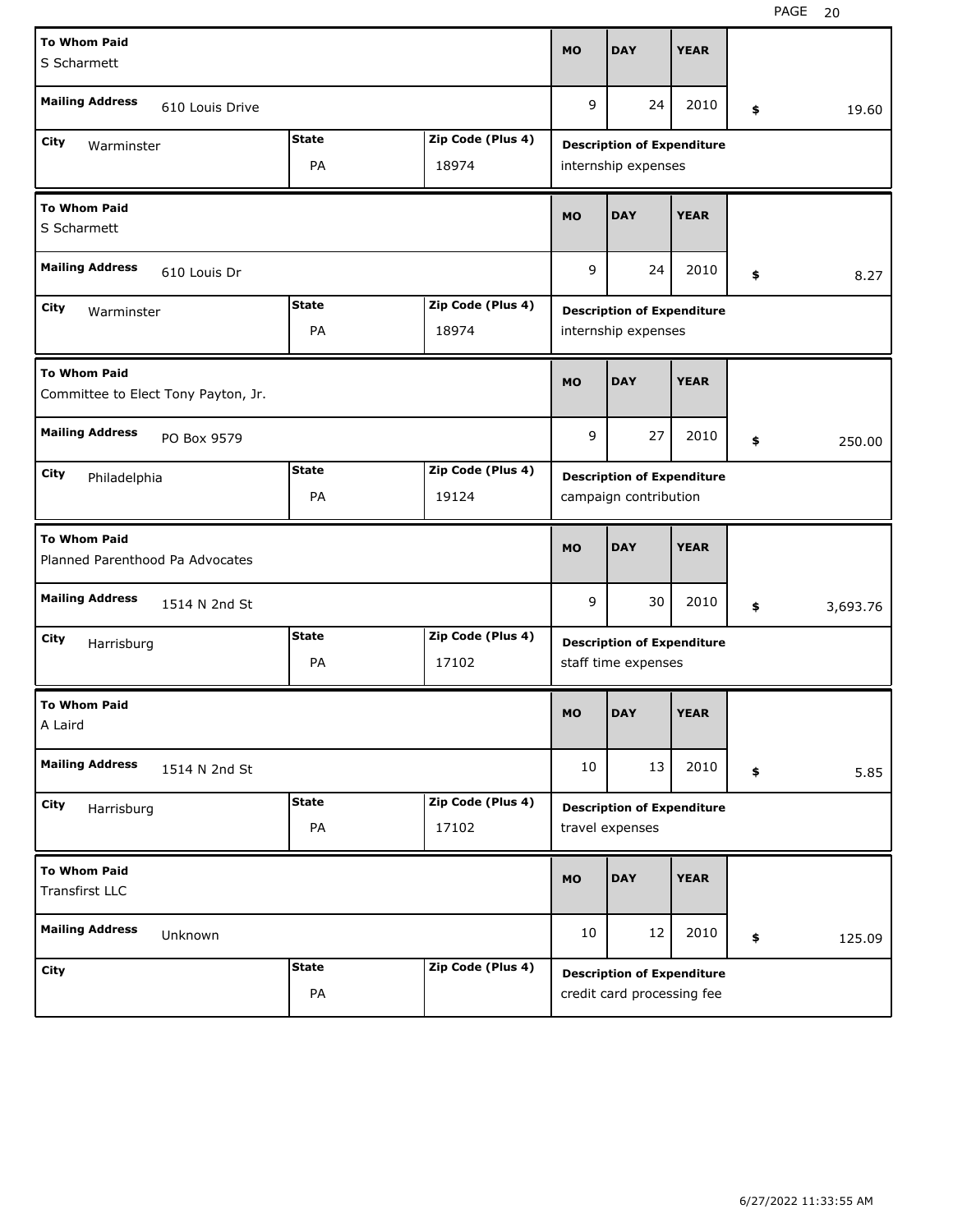| <b>To Whom Paid</b>                                          |                    |                       |                   | <b>MO</b>                         | <b>DAY</b>                        | <b>YEAR</b> |    |        |  |  |
|--------------------------------------------------------------|--------------------|-----------------------|-------------------|-----------------------------------|-----------------------------------|-------------|----|--------|--|--|
| friends of paul drucker                                      |                    |                       |                   |                                   |                                   |             |    |        |  |  |
| <b>Mailing Address</b>                                       | 12 E Lancaster Ave |                       |                   | 10                                | $\mathbf{1}$                      | 2010        | \$ | 250.00 |  |  |
| City<br>Paoli                                                |                    | <b>State</b>          | Zip Code (Plus 4) | <b>Description of Expenditure</b> |                                   |             |    |        |  |  |
|                                                              |                    | campaign contribution |                   |                                   |                                   |             |    |        |  |  |
| <b>To Whom Paid</b><br>Friends of John J Siptroth            |                    |                       |                   |                                   | <b>DAY</b>                        | <b>YEAR</b> |    |        |  |  |
| <b>Mailing Address</b>                                       | PO Box 1265        |                       |                   | 10                                | 5                                 | 2010        | \$ | 250.00 |  |  |
| <b>State</b><br>Zip Code (Plus 4)<br>City<br>Marshalls Creek |                    |                       |                   |                                   | <b>Description of Expenditure</b> |             |    |        |  |  |
|                                                              |                    | PA                    | 18335             |                                   | campaign contribution             |             |    |        |  |  |
| <b>To Whom Paid</b><br>Friends of Jennifer Mann              |                    |                       |                   |                                   | <b>DAY</b>                        | <b>YEAR</b> |    |        |  |  |
| <b>Mailing Address</b>                                       | Po Box 1881        |                       |                   | 10                                | 8                                 | 2010        | \$ | 250.00 |  |  |
| <b>State</b><br>Zip Code (Plus 4)<br>City<br>Allentown       |                    |                       |                   |                                   | <b>Description of Expenditure</b> |             |    |        |  |  |
|                                                              |                    | PA                    | 18105             | campaign contribution             |                                   |             |    |        |  |  |
| <b>To Whom Paid</b><br>Friends of Mike Gerber                |                    |                       |                   |                                   |                                   |             |    |        |  |  |
|                                                              |                    |                       |                   | <b>MO</b>                         | <b>DAY</b>                        | <b>YEAR</b> |    |        |  |  |
| <b>Mailing Address</b>                                       | PO Box 208         |                       |                   | 10                                | 12                                | 2010        | \$ | 250.00 |  |  |
| City<br>Ambler                                               |                    | <b>State</b>          | Zip Code (Plus 4) |                                   | <b>Description of Expenditure</b> |             |    |        |  |  |
|                                                              |                    | PA                    | 19002             |                                   | campaign contribution             |             |    |        |  |  |
| <b>To Whom Paid</b><br>Committee to Elect Chris Ross         |                    |                       |                   | <b>MO</b>                         | <b>DAY</b>                        | <b>YEAR</b> |    |        |  |  |
| <b>Mailing Address</b>                                       | PO Box 903         |                       |                   | 10                                | 12                                | 2010        | \$ | 250.00 |  |  |
| City                                                         |                    | <b>State</b>          | Zip Code (Plus 4) |                                   | <b>Description of Expenditure</b> |             |    |        |  |  |
| Unionville                                                   |                    | PA                    | 19375             |                                   | campaign contribution             |             |    |        |  |  |
| <b>To Whom Paid</b><br>Committee to Elect Rick Taylor        |                    |                       |                   | <b>MO</b>                         | <b>DAY</b>                        | <b>YEAR</b> |    |        |  |  |
| <b>Mailing Address</b>                                       | PO Box 866         |                       |                   | 10                                | 12                                | 2010        | \$ | 100.00 |  |  |
| <b>City</b><br>Ambler                                        |                    | <b>State</b>          | Zip Code (Plus 4) |                                   | <b>Description of Expenditure</b> |             |    |        |  |  |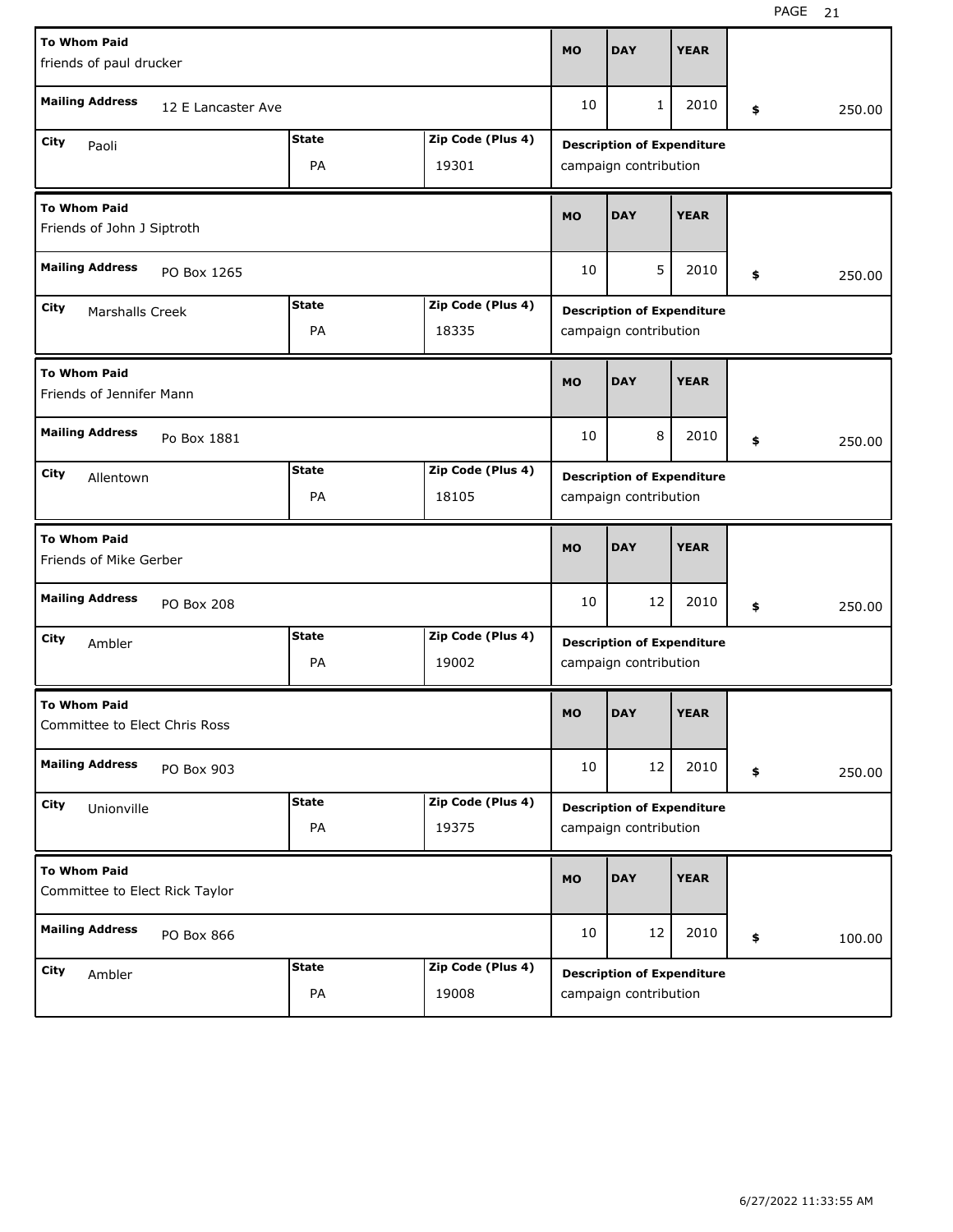| <b>To Whom Paid</b><br>Friends of Mark Painter                           |                                                                         |              |                   |              | <b>DAY</b>                                                 | <b>YEAR</b> |                   |
|--------------------------------------------------------------------------|-------------------------------------------------------------------------|--------------|-------------------|--------------|------------------------------------------------------------|-------------|-------------------|
| <b>Mailing Address</b>                                                   | 10                                                                      | 16           | 2010              | \$<br>250.00 |                                                            |             |                   |
| <b>City</b><br>Pottstown                                                 |                                                                         | <b>State</b> | Zip Code (Plus 4) |              | <b>Description of Expenditure</b>                          |             |                   |
|                                                                          |                                                                         | <b>PA</b>    | 19464             |              | campaign contribution                                      |             |                   |
| <b>To Whom Paid</b><br>Friends of Duane Milne                            |                                                                         |              |                   |              | <b>DAY</b>                                                 | <b>YEAR</b> |                   |
| <b>Mailing Address</b>                                                   | PO Box 83                                                               |              |                   | 10           | 18                                                         | 2010        | \$<br>167.00      |
| <b>State</b><br>Zip Code (Plus 4)<br>City<br>Exton<br><b>PA</b><br>19341 |                                                                         |              |                   |              | <b>Description of Expenditure</b><br>campaign contribution |             |                   |
|                                                                          |                                                                         |              |                   |              |                                                            |             | <b>PAGE TOTAL</b> |
|                                                                          | Enter Grand Total of Expenditures on Page 1, Report Cover Page, Item D. |              |                   |              |                                                            |             | \$<br>8,890.95    |